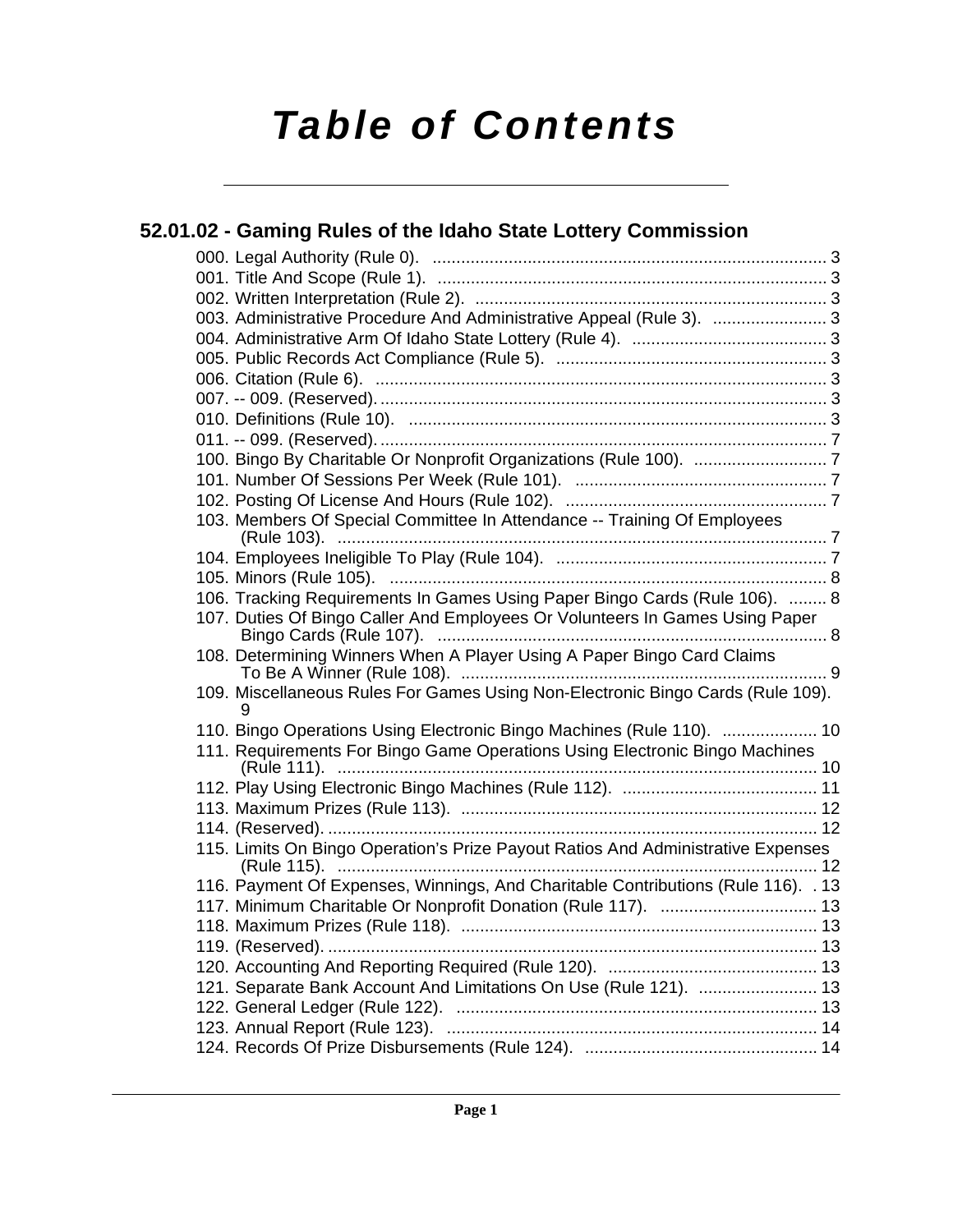# *Table of Contents (cont'd)*

| 200. Requirements For Organizations Conducting Raffles (Rule 200).  15       |  |
|------------------------------------------------------------------------------|--|
|                                                                              |  |
|                                                                              |  |
|                                                                              |  |
| 204. Requirements For Donation To Charity -- Limitation On Expenses          |  |
|                                                                              |  |
|                                                                              |  |
|                                                                              |  |
|                                                                              |  |
|                                                                              |  |
|                                                                              |  |
|                                                                              |  |
|                                                                              |  |
|                                                                              |  |
| 304. Compensation Of Certain Persons And Contracts With Certain Persons      |  |
|                                                                              |  |
| 306. Suspension Or Revocation Of License -- Civil And Criminal Penalties     |  |
|                                                                              |  |
| 307. Exemption From Licensing And Licensing Fees (Rule 307).  18             |  |
|                                                                              |  |
|                                                                              |  |
|                                                                              |  |
|                                                                              |  |
|                                                                              |  |
| 403. Approval, Denial Or Dismissal Of Application For Issuance Of License    |  |
|                                                                              |  |
|                                                                              |  |
|                                                                              |  |
| 410. Gaming Devices, Equipment Or Materials (Rule 410).  19                  |  |
| 411. Paper Bingo Card Manufacturers Standards (Rule 411).  19                |  |
| 412. Number Selectors (Rule 412).                                            |  |
| 413. Distribution And Use Of Electronic Bingo Machines (Rule 413).  20       |  |
|                                                                              |  |
| 500. Suspension, Revocation Or Denial Of License (Rule 500).  21             |  |
| 501. Grounds For Suspension, Revocation Or Denial Of License (Rule 501).  21 |  |
| 502. Complaint Against And Investigation Of Licensees (Rule 502).  21        |  |
| 503. Procedure Upon Finding Of Reasonable Cause (Rule 503).  21              |  |
|                                                                              |  |
|                                                                              |  |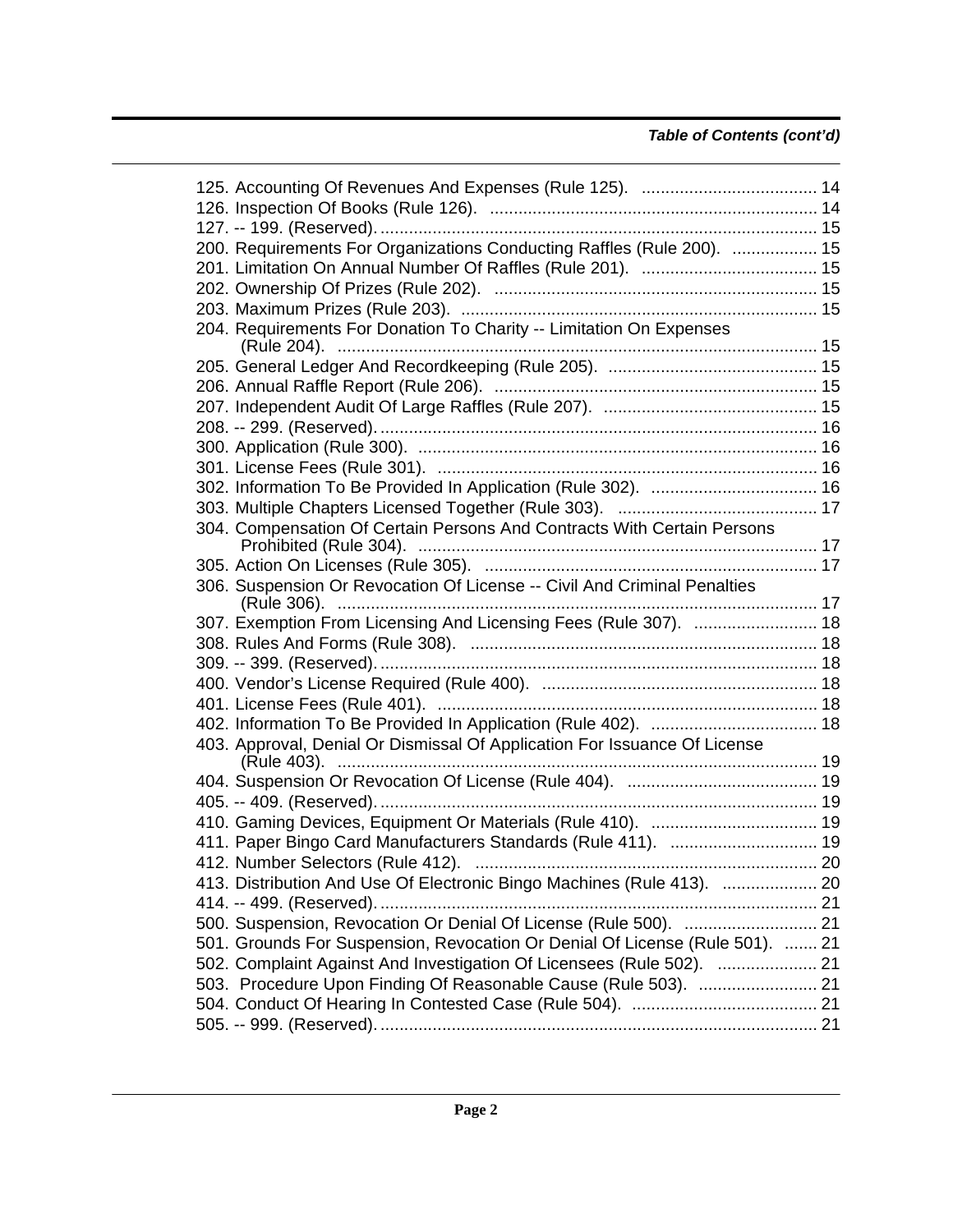#### **IDAPA 52 TITLE 01 CHAPTER 02**

# <span id="page-2-0"></span>**52.01.02 - GAMING RULES OF THE IDAHO STATE LOTTERY COMMISSION**

# **Subchapter A -- Introductory Provisions and Definitions**

#### <span id="page-2-1"></span>**000. LEGAL AUTHORITY (RULE 0).**

These rules are adopted by the Idaho State Lottery Commission under the general authority of Title 67, Chapter 77, Idaho Code, and the specific authority of Section 67-7714, Idaho Code. (7-1-97)

#### <span id="page-2-2"></span>**001. TITLE AND SCOPE (RULE 1).**

**01.** Title. The title of these rules is "Gaming Rules of the Idaho State Lottery Commission." (7-1-97)

**02. Scope**. The purpose of these rules is to set forth which bingo games and raffles are legal in the state of Idaho and to bring all legal bingo games and raffles in the state of Idaho under the control of the Lottery. See Sections  $67-7701$  and  $67-7714$ , Idaho Code.

#### <span id="page-2-3"></span>**002. WRITTEN INTERPRETATION (RULE 2).**

Field manuals and other agency guidance documents, as well as agency policy statements or interpretations not rising to the legal effect of a rule, if any, are available for inspection and copying at the office of the Lottery during regular<br>(7-1-97) business hours.

### <span id="page-2-4"></span>**003. ADMINISTRATIVE PROCEDURE AND ADMINISTRATIVE APPEAL (RULE 3).**

All administrative procedures and appeals under these rules are governed by the procedures of IDAPA 52.01.01.000 et seq., "Rules of Practice and Procedure of the Idaho State Lottery Commission," in particular Sections 000 through  $026.$  (7-1-97)

### <span id="page-2-10"></span><span id="page-2-5"></span>**004. ADMINISTRATIVE ARM OF IDAHO STATE LOTTERY (RULE 4).**

The Lottery Security Division is the administrative arm of the Lottery that will be responsible for licensing, controlling and regulating bingo games and raffles and assuring that profits realized by charitable groups and institutions through the conduct of charitable gaming are used for charitable purposes. The Lottery Security Division shall provide all application forms, reporting forms and other documents necessary for submission to the Lottery. See Section 67-7714, Idaho Code.

### <span id="page-2-6"></span>**005. PUBLIC RECORDS ACT COMPLIANCE (RULE 5).**

Documents in the possession of the Lottery are subject to the provisions of Sections 9-337 through 9-349, Idaho Code, dealing with documents open to inspection and copying and documents exempt from disclosure. (7-1-97) Code, dealing with documents open to inspection and copying and documents exempt from disclosure.

### <span id="page-2-7"></span>**006. CITATION (RULE 6).**

The official citation of this chapter is IDAPA 52.01.02.000, et seq. For example, this section's official citation is IDAPA 52.01.02.006. In documents submitted to the Lottery or issued by the Lottery, these Rules may be cited as Gaming Rules or GR. For example, this rule may be cited as Gaming Rule 6 or GR 6. (7-1-97) Gaming Rules or GR. For example, this rule may be cited as Gaming Rule 6 or GR 6.

### <span id="page-2-8"></span>**007. -- 009. (RESERVED).**

#### <span id="page-2-12"></span><span id="page-2-9"></span>**010. DEFINITIONS (RULE 10).**

As used in these rules, each word defined in this Section has the meaning given here unless a different meaning is clearly required from context: (4-2-08) clearly required from context:

<span id="page-2-11"></span>**01. Audit**. The review of documents or other records pertaining to operation of bingo or raffles, including, but not limited to, ledgers, bank statements, checks and deposit records, nightly logs, receipts, register tapes, computer records, contracts and leases, records showing use of all revenues for charitable activities, and tax records, by representatives of the Lottery, the attorney general, other law enforcement agencies, or independent auditors.  $(2-19-09)$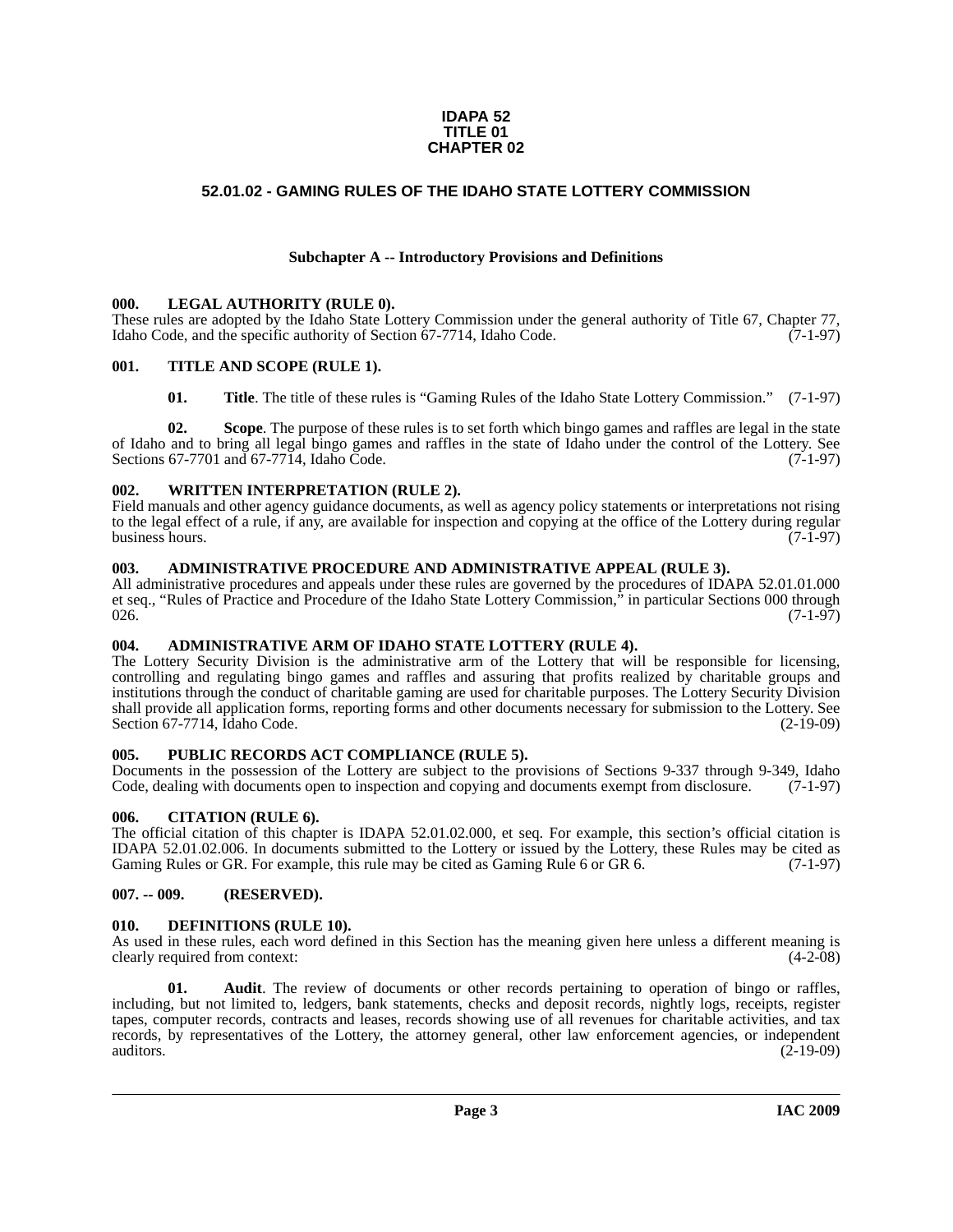#### *IDAHO ADMINISTRATIVE CODE IDAPA 52.01.02 Idaho State Lottery Commission Gaming Rules of Idaho State Lottery Commission*

<span id="page-3-0"></span>**02. Autodaubing Features or Autodaubing**. Electronic bingo card daubers, including software or equipment interfaced with electronic bingo cards that automatically daub the numbers as called without requiring the player to manually input the number called. (4-2-08)

<span id="page-3-1"></span>**03. Bingo**. The traditional game of chance using a card with five (5) rows and five (5) columns containing numbers from a range of one (1) to seventy-five (75) and played for a prize determined before the game begins, as elaborated in Subsection 010.03 of these rules, and other games authorized by Title 67, Chapter 77, Idaho Code, and by these rules, for example, "U-Pick Em." See Section 67-7702(1), Idaho Code: (4-2-08)

**a.** Bingo Cards, Regular. Regular bingo cards (reusable or disposable) contain five (5) rows and five (5) columns of squares arranged in a five-by-five (5x5) grid; each square is imprinted with randomly placed numbers from a range of one (1) through seventy-five (75), except for the center square, which may be a free space. The letters "B-I-N-G-O" must also be imprinted on the card in order with one (1) letter above each of the five (5) columns (the letter "B" above the first column and so on). (4-2-08)

**b.** Bingo Cards, Electronic, or Face. An electronic facsimile of a regular bingo card. See Section 67-<br>Idaho Code. (4-2-08) 7702(6), Idaho Code.

**c.** Play Method. Players who have paid consideration for the cards that they are holding compete for a prize by covering numbers on their cards when designators with the same number are randomly drawn and called. The balls or other designators in the selection device are numbered in the same manner as the possible numbers on the bingo cards, from one (1) through seventy-five (75). The winner is the first player to cover a predetermined arrangement of numbers on the players' cards, for example, any row, column or diagonal of the five (5) rows and (5) columns and two (2) diagonals of the bingo card. Upon approval of the Bingo-Raffle Advisory Board there may be other forms of bingo games allowed, such as, but not limited to, Blackouts, Bonanza, and "U-Pick Em" games. The game begins when the first number is called and ends when a player has covered the previously designated arrangement and declares a bingo. Each winning card must be independently verified by a floor worker and another player by calling back the winning combination of numbers in the predetermined arrangement or by entering the serial number printed on the bingo card into an electronic verification system that can verify whether a card is a winner. (4-2-08)

**d.** Exclusions from Bingo. Bingo does not include "instant bingo," which is a game of chance played by the selection of one (1) or more prepackaged cards, with the winner determined by the appearance of a preprinted winning designation on the card.  $(4-2-08)$ 

<span id="page-3-2"></span>**04. Bingo-Raffle Advisory Board or Board**. The board established and appointed according to 67-7702(2), 67-7703, and 67-7704, Idaho Code. Sections  $67-7702(2)$ ,  $67-7703$ , and  $67-7704$ , Idaho Code.

<span id="page-3-3"></span>**05. Blackout**. A game of bingo where all numbers are covered on a bingo card. This game is also to as "coverall." (4-2-08) referred to as "coverall."

<span id="page-3-4"></span>**06. Bonanza**. A game of bingo that is played on a prefolded card or on another kind of card on which the numbers are not revealed until the card is purchased and in which a designated number of balls are emitted from the machine in the usual manner and displayed. If there is no "Bingo" called on these numbers, the game may continue with one (1) additional ball emitted at a time until there is a winner.  $(4-2-08)$ 

<span id="page-3-5"></span>**07. Charitable Contribution Acknowledgement Report Form or CCARF**. A form, prepared by the Director, upon which the recipient of a donation for a charitable purpose must indicate the charitable purpose for which the donation will be used; the name, address, and phone number of the person receiving the donation; and acknowledgement that the recipient will provide any and all information necessary in order for the Director or his representatives to verify that the donation was used for a charitable purpose, as well as any other information needed by the Director to assure that the donation is used for a charitable purpose. See Section 67-7709(2), Idaho Code.

(4-2-08)

<span id="page-3-6"></span>**08. Charitable Donation Reporting Form**. A form prepared by the Director, upon which each licensed organization shall record all charitable donations made from the proceeds of charitable bingo or raffles held during the license year on which they are reporting. This report shall require the names, addresses, contact person's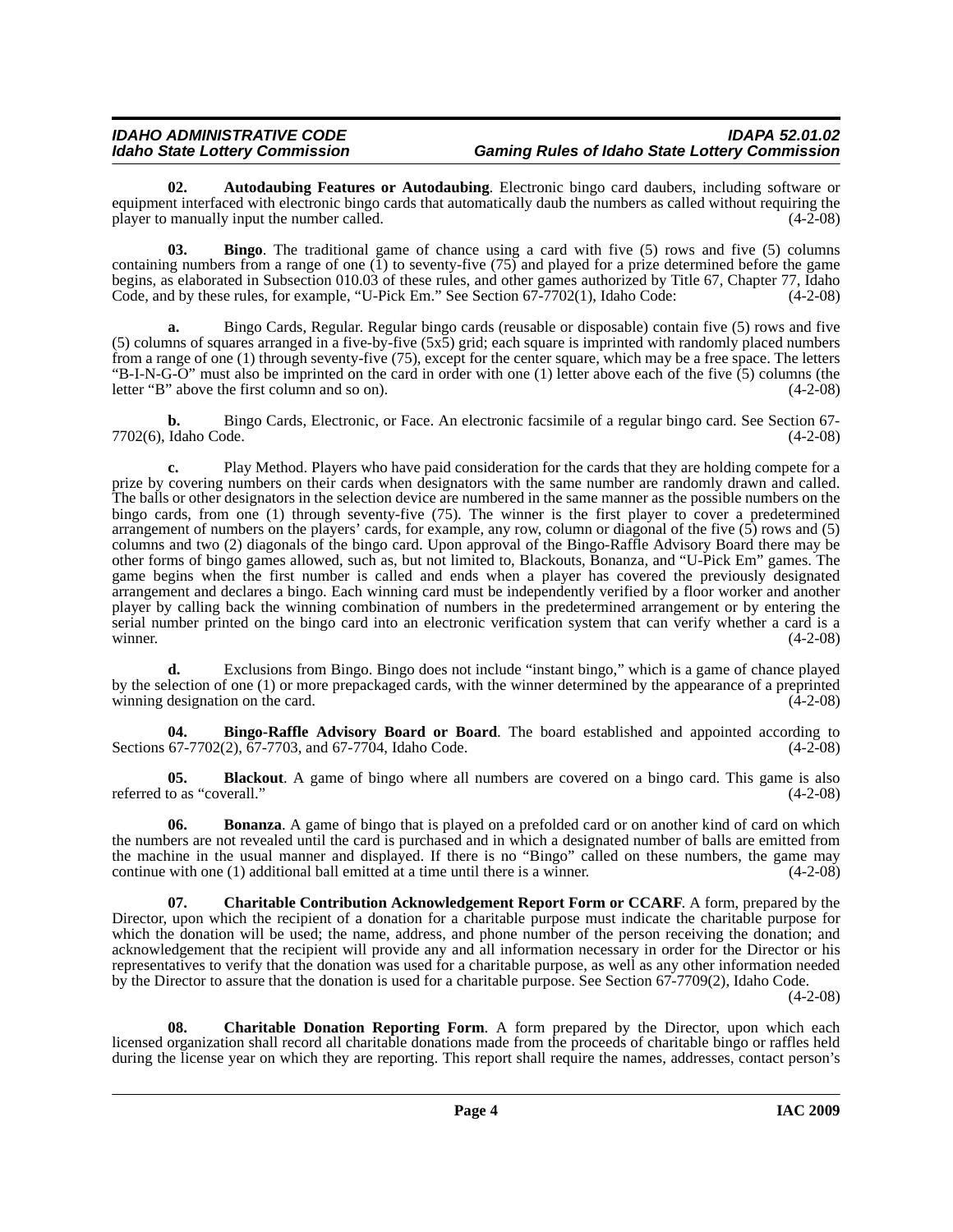# *IDAHO ADMINISTRATIVE CODE IDAPA 52.01.02 Idaho State Lottery Commission Gaming Rules of Idaho State Lottery Commission*

name, contact person's telephone number, dollar amount and purpose of the donation. This report will be submitted to the Lottery along with the Annual Bingo Report or Annual Raffle Report and will be subject to audit as defined in Subsection 010.01. (2-19-09)

<span id="page-4-1"></span><span id="page-4-0"></span>**09. Charitable Organization**. See definition in Section 67-7702, Idaho Code. (2-19-09)

**10. Charitable Purpose**. A purpose of supporting a bona fide charitable organization, as defined by Section  $67-7702(3)$ , Idaho Code.

**11. Commission**. The Idaho State Lottery Commission established and appointed according to Sections 67-7402, 67-7404(2) and 67-7405, Idaho Code. See Section 67-7702(4), Idaho Code. (4-2-08)

**12. Concessions**. Food and beverages or other incidental items (for example, caps or tee-shirts) unrelated to gaming that are sold to players at bingo games. (4-2-08)

**13. Director**. The Director of the Idaho State Lottery appointed and confirmed according to Section Idaho Code. (4-2-08) 67-7407, Idaho Code.

<span id="page-4-2"></span>**14. Disposable Paper Bingo Card**. A non-reusable, paper bingo card. (4-2-08)

**15. Distributor**. Any person who purchases or otherwise obtains or supplies equipment for use in conducting gaming activities, including, but not limited to, bingo or raffles, from any person or entity, and sells or otherwise furnishes such equipment or supplies to any person or entity who engages in gaming activity. otherwise furnishes such equipment or supplies to any person or entity who engages in gaming activity. (4-2-08)

<span id="page-4-5"></span><span id="page-4-4"></span><span id="page-4-3"></span>**16. Duck Race**. A charitable raffle as defined in Section 67-7702(5), Idaho Code. (4-2-08)

**17. Electronic Bingo Device**. An electronic device used to monitor bingo games as defined by Section 67-7702(7), Idaho Code. Electronic bingo devices may be used to monitor bingo cards ("mind cards") only if they meet the requirements of Section 67-7702(7)(a), Idaho Code. No devices described in Section 67-7702(7)(b), Idaho Code, can be lawfully used in a bingo operation. (4-2-08)

**18. Electronic Gaming Devices**. Gaming or gambling devices electronically operated by inserting a coin or token and then pulling a handle or pushing a button to activate the game. Electronic gaming devices can generate points or payout slips for accumulated wins. (4-2-08)

**19.** Gaming. Gambling as defined in Section 18-3801, Idaho Code, including gaming authorized by Chapters 74 and 77. Idaho Code. Title  $67$ , Chapters  $74$  and  $77$ , Idaho Code.

<span id="page-4-6"></span>**20. Gross Revenues**. See definition in Section 67-7702, Idaho Code. (2-19-09)

**a. For Bingo**. All moneys paid by players during a bingo game or session of play bingo, including fees for use of electronic bingo cards or electronic bingo devices, but excluding money paid for concessions. Gross revenues are calculated before any deductions for prizes or other expenses. (4-2-08)

**b.** For Raffles and Other Gaming Authorized by Title 67, Chapter 77, Idaho Code. All moneys or other value paid to or due to any operator of a raffle or other gaming authorized by Title 67, Chapter 77, Idaho Code, activity for any chance taken or other fees for participation in the raffle or other gaming activity. Gross revenues are calculated before any deductions for prizes or other expenses. (4-2-08)

<span id="page-4-7"></span>**21. Hard Bingo Cards**. Reusable bingo cards with sliding windows or shutters to cover the numbers on the cards. Hard cards are legal in sessions with less than ten thousand dollars (\$10,000) of annual gross revenue or for special occasions. (4-2-08)

**22. Holiday Christmas Tree Fundraiser**. A charitable game played by persons bidding on decorated rees, as defined by Section 67-7702(9), Idaho Code. (4-2-08) holiday trees, as defined by Section  $67-7702(9)$ , Idaho Code.

<span id="page-4-8"></span>**23.** Host System. See definition in Section 67-7702, Idaho Code. (2-19-09)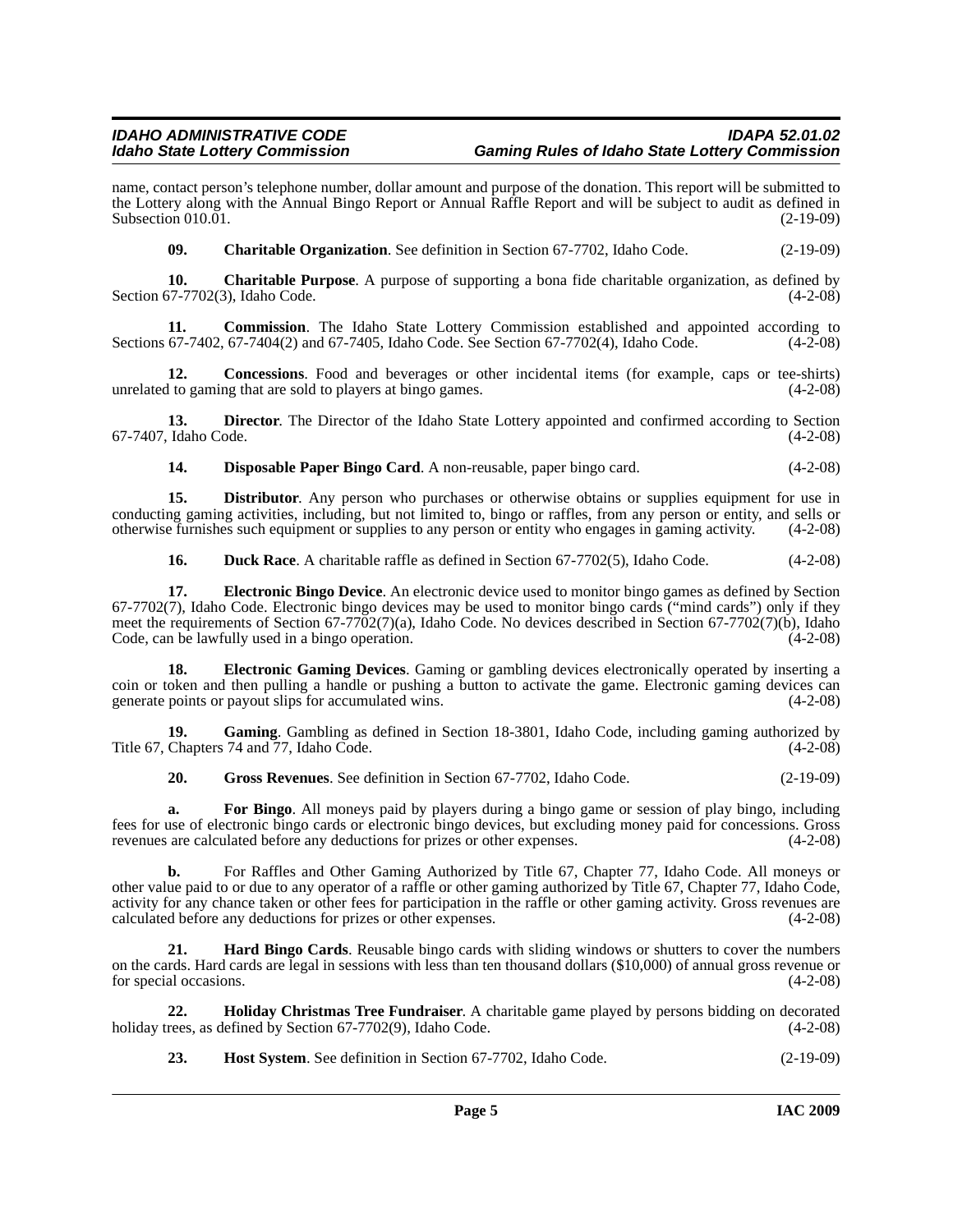<span id="page-5-0"></span>**24. Instant Bingo**. A Lottery game played by the use of premarked cards which, when opened, scratched or otherwise revealed, determine whether the cardholder is a winner without any competition among players. "Instant Bingo" is not a game of "Bingo" as defined by these rules. (4-2-08) players. "Instant Bingo" is not a game of "Bingo" as defined by these rules.

<span id="page-5-1"></span>**25. License**. A permission issued by the Director of the Lottery to operate bingo games or raffles or to ture, sell, distribute, furnish or supply gaming machines, equipment or material. (4-2-08) manufacture, sell, distribute, furnish or supply gaming machines, equipment or material.

<span id="page-5-2"></span>**26. Licensed Game Operator**. A person who qualifies as a nonprofit or charitable organization who may operate bingo or raffles and who is licensed pursuant to Section 67-7711, Idaho Code. (4-2-08)

<span id="page-5-3"></span>**27.** Licensed Vendor. A person who manufactures, sells, distributes, furnishes or supplies gaming s, equipment or material who is licensed pursuant to Section 67-7715, Idaho Code. (4-2-08) machines, equipment or material who is licensed pursuant to Section 67-7715, Idaho Code.

<span id="page-5-4"></span>**28.** Lottery. The Idaho State Lottery created by Section 67-7402, Idaho Code, and, as context requires, ry Commission and the Lottery's officers and employees. (4-2-08) the Lottery Commission and the Lottery's officers and employees.

<span id="page-5-5"></span>**29. Manufacturer**. Any person who fabricates or assembles a completed piece of gaming equipment or pieces of gaming equipment, or supplies completed gaming equipment, or pieces of gaming equipment for use in gaming activities, including, but not limited to, bingo and raffles, and who sells or otherwise furnishes the completed gaming equipment or pieces of gaming equipment to any distributor, operator, or retail outlet. (4-2-08)

<span id="page-5-6"></span>**30. Net Proceeds of a Charitable Raffle**. The gross revenues of a charitable raffle less the cost of prizes awarded. Net proceeds of a duck race mean gross revenues less the cost of prizes awarded and the rental cost of the ducks used in the race (if there are rental costs). See Section 67-7710(3), Idaho Code. Net proceeds of a holiday Christmas tree fundraiser mean the gross revenues less the costs of procuring the tree or other prizes. See Section 67- 7710(3), Idaho Code. Donated prizes are considered to have no cost and do not reduce the receipts when calculating net proceeds.

<span id="page-5-8"></span><span id="page-5-7"></span>**31. Nonprofit Organization**. See definition in Section 67-7702, Idaho Code. (2-19-09)

**32. Organization**. A charitable organization or a nonprofit organization. (2-19-09)

<span id="page-5-9"></span>**33. Person**. See definition in Section 67-7702, Idaho Code. (2-19-09)

**34.** Raffle. An event in which prizes are won by random drawings or other selections of a ticket, duck or other means of identifying the one (1) or more persons purchasing chances. See Section 67-7702(14), Idaho Code. Duck races and holiday Christmas tree fundraisers are forms of raffles. See Sections 67-7702(5) and 67-7702(9), Idaho Code. (4-2-08)

<span id="page-5-10"></span>**35. Reusable Bingo Cards**. Bingo cards constructed out of a durable material that use sliding windows or shutters or chips to cover the numbers and that can be reused from one (1) game to another. (4-2-08)

<span id="page-5-11"></span>**36. Separate Bank Account**. A bank account established for purposes of complying with the accounting requirements of Section 67-7709(1), Idaho Code, regarding accounting for revenues and disbursements for bingo operations. All gross revenues received in connection with licensed bingo games must be placed in the separate bank account. Concessions and other moneys received (if any) from non-gaming revenues should not be deposited in the separate bank account. (4-2-08)

**Session**. A period of time not to exceed eight (8) hours in any one (1) day in which players are allowed to participate in bingo games operated by a charitable or nonprofit organization. See Sections 67-7702(15) and 67-7708, Idaho Code. (4-2-08)

<span id="page-5-14"></span><span id="page-5-13"></span><span id="page-5-12"></span>**38.** Site System. See definition in Section 67-7702, Idaho Code. (2-19-09)

**39. Special Committee**. Persons (including officers and directors, if so designated) listed on an organization's application for a license who are designated to be responsible for insuring that a bingo game or bingo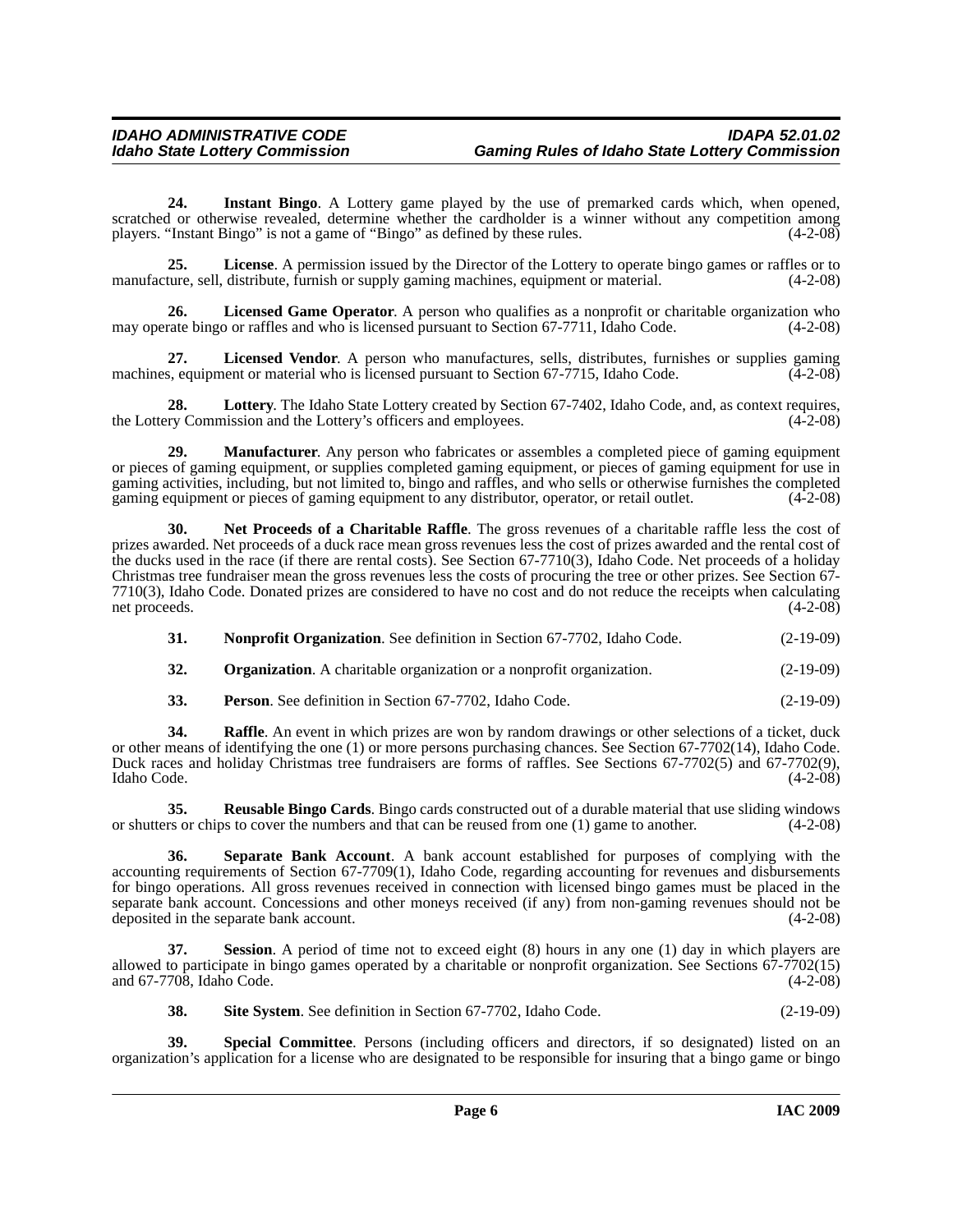session conducted by that organization will be run according to the requirements of statute and of these rules. If no persons are designated as a special committee, the members of the governing body of the applicant will be held responsible for the operations of the bingo games and sessions or the operations of the raffle. See Section 67-7711(3), Idaho Code. (4-2-08) Idaho Code. (4-2-08)

<span id="page-6-11"></span>**40. Special Permit**. A permit that can be obtained by an unlicensed charitable organization that qualifies the organization to operate an exempt bingo operation. This permit allows a qualified organization to operate bingo games at a state or county fair for the duration of the fair. See Section 67-7702(17), Idaho Code.

 $(4-2-08)$ 

<span id="page-6-12"></span>**41. Tracking**. The documentation of sales by sequentially numbered bingo paper or numbered tickets in raffles. See Section 67-7709(3), Idaho Code. (4-2-08)

**42. U-Pick Ems**. A game where players select their own numbers on a two (2) part duplicated bingo card. One (1) copy is retained by the player and used as a bingo card. Numbers are called until there is a winner. The winner is determined by the first player to cover the numbers on a "U-Pick-Em" card.  $(4-2-08)$ 

<span id="page-6-14"></span><span id="page-6-13"></span>**43. Vendor**. See definition in Section 67-7702, Idaho Code. (2-19-09)

### <span id="page-6-0"></span>**011. -- 099. (RESERVED).**

### **Subchapter B -- Conduct of Bingo Games**

### <span id="page-6-6"></span><span id="page-6-1"></span>**100. BINGO BY CHARITABLE OR NONPROFIT ORGANIZATIONS (RULE 100).**

All organizations operating bingo games, whether licensed or unlicensed, must abide by these rules. It is unlawful to conduct bingo sessions or bingo games in violation of Title 67, Chapter 77, Idaho Code, or in violation of these rules, and persons doing so may be subject to administrative, civil or criminal penalties. See Section 67-7707, Idaho Code. Sections 100 through 105 of these rules apply to all bingo operators. Sections 106 through 109 of these rules apply to operators using paper bingo cards. Sections 110 through 112 of these rules apply to operators using electronic bingo machines, as defined in Section 110 of these rules. Sections 115 through 118 of these rules apply to all bingo operators.  $(4-2-08)$ 

### <span id="page-6-9"></span><span id="page-6-2"></span>**101. NUMBER OF SESSIONS PER WEEK (RULE 101).**

Licensed operators of bingo games are limited to a maximum of three (3) bingo sessions per any calendar week (Sunday-Saturday). None of these sessions may exceed eight (8) consecutive hours in any one (1) day. See Section 67-7708, Idaho Code. A session is determined by the sale of paper for a continuous series of bingo games offered for a predetermined period of time. For special sessions it is permissible to extend the hours past midnight, but all hours past midnight up to 2 a.m. on the following day will count as hours for the day during which the session started.

(2-19-09)

### <span id="page-6-10"></span><span id="page-6-3"></span>**102. POSTING OF LICENSE AND HOURS (RULE 102).**

The organization's current charitable gaming license issued by the Lottery must be displayed during bingo games and bingo sessions in plain view for all players and interested persons. Lottery Gaming Rules must be kept on site and available during all sessions. Days/hours of operation must be posted in plain view for all players and interested persons. If days or times change, it is the responsibility of the organization to provide written notice to the Lottery. House rules pertaining to bingo must be posted in plain view for all players and interested persons. (3-30-01)

#### <span id="page-6-8"></span><span id="page-6-4"></span>**103. MEMBERS OF SPECIAL COMMITTEE IN ATTENDANCE -- TRAINING OF EMPLOYEES (RULE 103).**

At least one (1) member or representative of the licensed organization must be in attendance at each session of bingo to supervise all bingo-related activities of a licensed organization. See Section 67-7711(3), Idaho Code. All bingo game employees, volunteers, and managers of all organizations, whether licensed or unlicensed, must be trained in the proper conduct of the game and the control of funds. (7-1-97) the proper conduct of the game and the control of funds.

### <span id="page-6-7"></span><span id="page-6-5"></span>**104. EMPLOYEES INELIGIBLE TO PLAY (RULE 104).**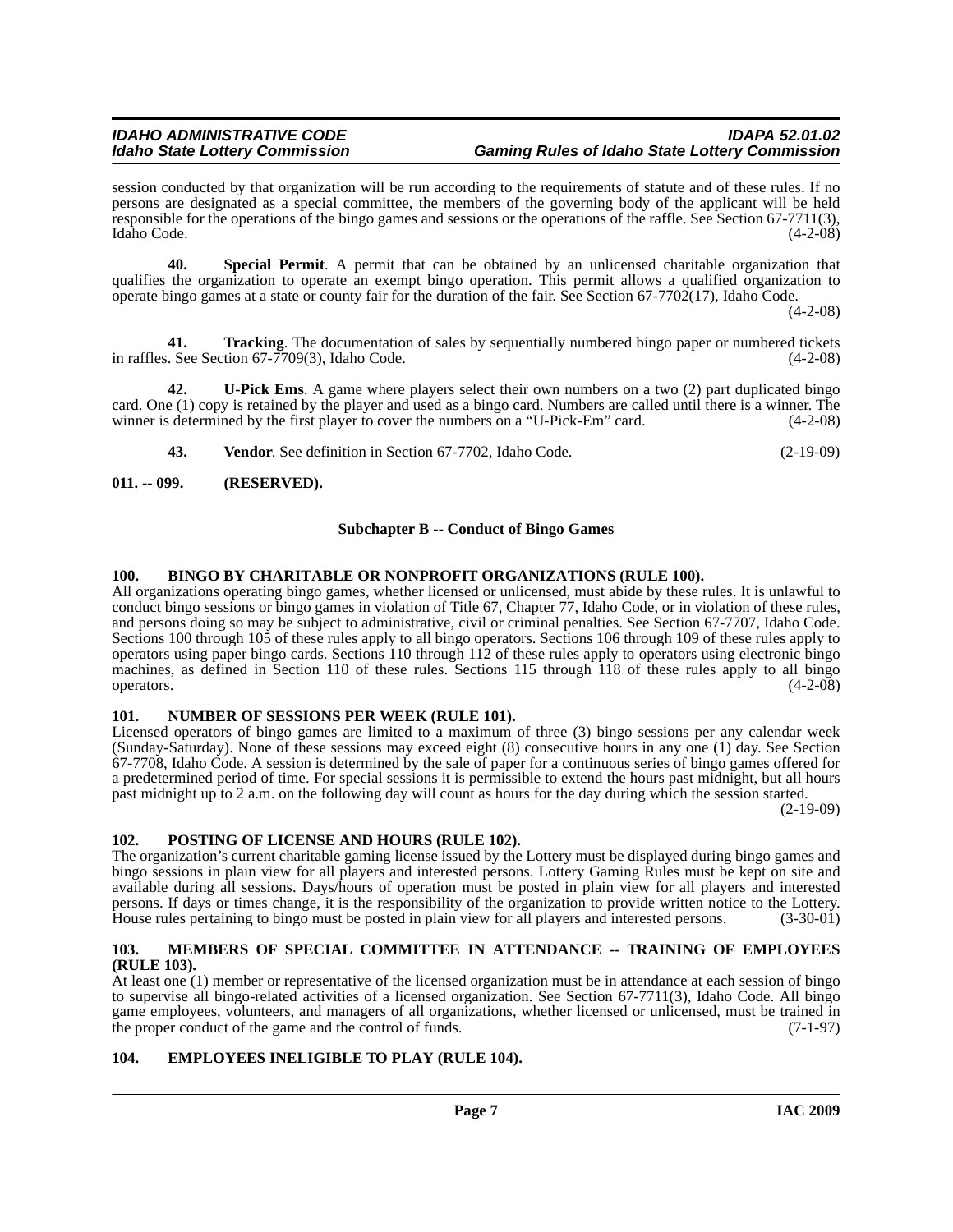All bingo game employees and managers are prohibited from playing in any game or in any session for which the employee or manager takes part as employee or manager. There should be no conflict of interest perceived by the public.  $(7-1-97)$ 

# <span id="page-7-9"></span><span id="page-7-0"></span>**105. MINORS (RULE 105).**

Persons under the age of eighteen (18) years are prohibited from playing bingo in a game in which a cash prize is offered, or where the prize exceeds twenty-five dollars (\$25) in value for merchandise, or where any merchandise is redeemable, in whole or in part, for cash, or in a game operated by a licensed charitable or non-profit organization. See Section 67-7707(2), Idaho Code. Bingo operators may allow minors to work in a bingo game or session as per local house rules. (3-30-01)

# <span id="page-7-13"></span><span id="page-7-1"></span>**106. TRACKING REQUIREMENTS IN GAMES USING PAPER BINGO CARDS (RULE 106).**

<span id="page-7-3"></span>**01.** Bingo Paper -- for Whom Required. All licensed organizations operating bingo sessions that use paper bingo cards and all organizations exempt from licensing under Section 67-7713, Idaho Code, that use paper bingo cards must track their bingo sales for each session by using sequentially numbered/colored bingo paper. Each such organization must keep a ledger of the numbers of all bingo papers used. The non-reusable colored paper cards must be manufactured with a pre-printed series and a pre-printed serial number on each card. These cards may be assembled in multiple card sheets, single sheets, or packets. A sequential series and serial number must be printed on each individual card. (4-2-08)

<span id="page-7-12"></span>**02. Tracking by Game for Bingo Paper**. The tracking may vary according to games sold at each session (packets, specials, singles, six (6) ons, three (3) ons, etc.) and may be designated by game name or color of  $paper.$  (4-2-08)

<span id="page-7-11"></span>**03. Tracking by Bingo Paper Packet**. If sales are completed by packet, then those packets must not be separated for sale as singles. Individual games or packets sold must be recorded sequentially for effective tracking. The tracking records must be retained with permanent records. Tracking records are not required to be submitted with the Annual Bingo Report form. (4-2-08)

<span id="page-7-8"></span>**04. Late Players When Bingo Paper Used**. Packets of bingo paper sold to late players must have the previously played games sheets removed and voided. The tracking must account for sheets removed and voided.

(4-2-08)

<span id="page-7-4"></span>**05. Designation of Bingo Paper Color for Games**. Each game is assigned a particular color of paper card. Other colors will not be accepted. (4-2-08)

<span id="page-7-6"></span>**06. Documentation for Bingo Paper**. All bingo paper must be tracked as either sold, damaged, donated, or omitted from the original distributor or manufacturer. Invoices from the distributor or manufacturer and other documentation of transactions involving bingo funds must be kept with the permanent records for that bingo operation. Operators may contact the Lottery Security Division for clarification concerning proper documentation to track sold, damaged, donated, or omitted bingo paper. (4-2-08)

### <span id="page-7-7"></span><span id="page-7-2"></span>**107. DUTIES OF BINGO CALLER AND EMPLOYEES OR VOLUNTEERS IN GAMES USING PAPER BINGO CARDS (RULE 107).**

<span id="page-7-10"></span>**01. Pre-Game Duties**. Before selecting or calling the first number in any game, the bingo caller must check the machine and balls for defects. This can be done by running all of the balls through the machine and placing them in their assigned slots to determine that there is one (1) ball for each number and only one (1) ball for each number. The caller will draw numbers for the Bonanza, Progressive or Hot Ball games if used and verified by a player. The caller must announce the color of paper card assigned to each game, the pattern or arrangement of squares to be covered to win the game, and the prize amount. (4-2-08)

<span id="page-7-5"></span>**02. Displaying Numbers During Play**. Each time that a number is selected, the bingo caller must display the ball or other designator in a receptacle to prevent it from being placed back into the selection pool. If electronic display boards are used the placement of the selected ball should activate the number or if not, the operator is required to manually activate each number on the board. (4-2-08)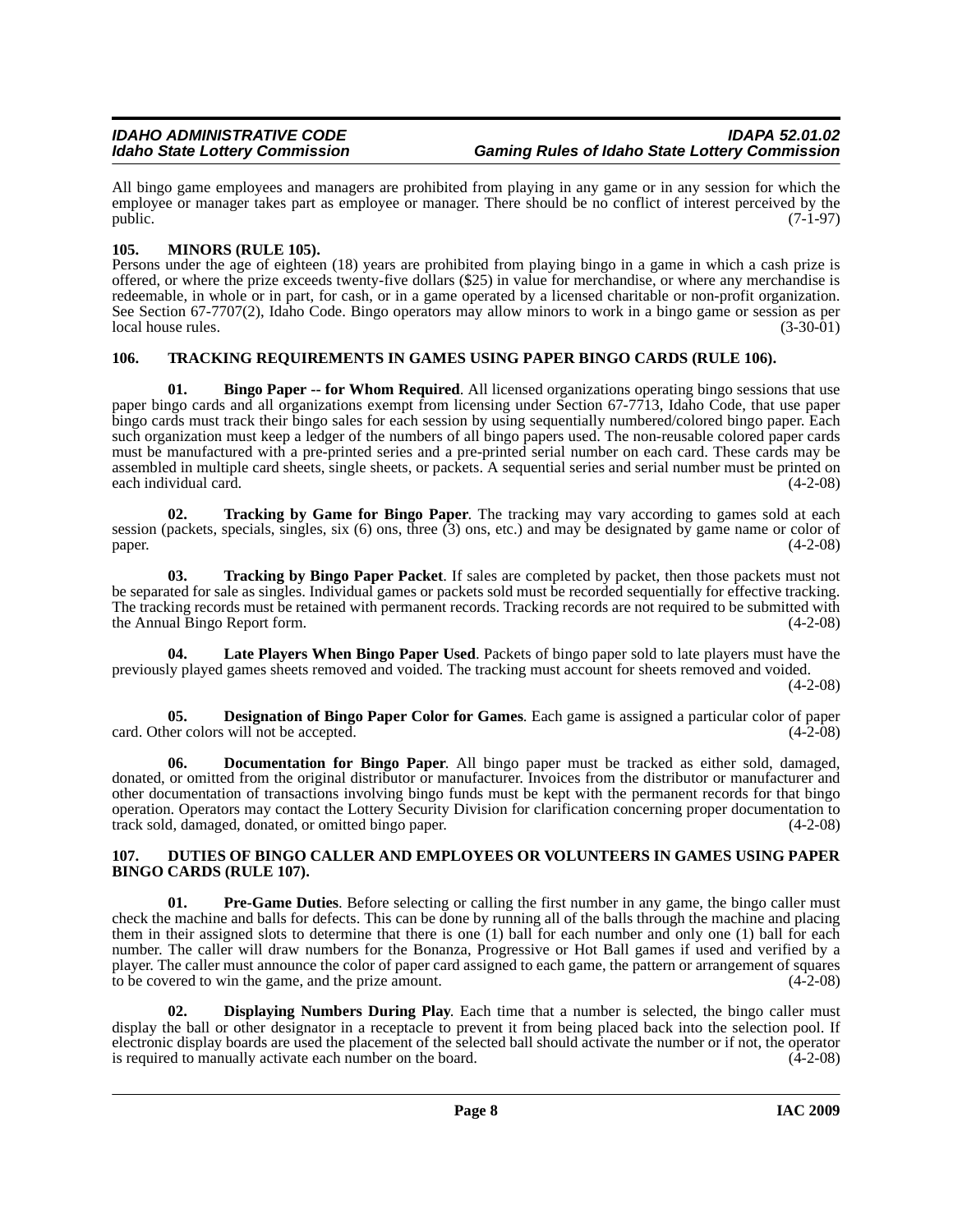**03. End of Game**. After a winner has been verified as set forth in Section 108 of these rules, the caller must ask if there are additional winners. After asking for and verifying whether there are additional winners, the game must be declared to be completed, and the ball machine must be cleared for the next game. (4-2-08) must be declared to be completed, and the ball machine must be cleared for the next game.

#### <span id="page-8-4"></span><span id="page-8-0"></span>**108. DETERMINING WINNERS WHEN A PLAYER USING A PAPER BINGO CARD CLAIMS TO BE A WINNER (RULE 108).**

<span id="page-8-11"></span>**01. Winning Cards**. A winning card is a card upon which the numbers drawn by the caller cover the previously designated arrangement of winning squares. (4-2-08)

<span id="page-8-7"></span>**Player's Responsibility**. It is the player's responsibility to notify the game operator or caller that inning card. The player must yell "bingo" loud enough for the caller to hear the player. (4-2-08) the player has a winning card. The player must yell "bingo" loud enough for the caller to hear the player.

<span id="page-8-5"></span>**03. Game Stops to Verify Winner**. When a player announces a winning card, the game must stop for winner verification before the next number is selected. The game must be secured so that it can be continued if the declaration of a winning bingo card is incorrect. If a player mistakenly announces a winning card and the card is not a winner, the game proceeds until a winner is declared. (4-2-08)

<span id="page-8-10"></span>**04. Verification of Winning Card**. To verify a winning card a bingo operator's employee or volunteer must call back the combination of numbers in the assigned pattern and the color of the paper card. The caller must verify the numbers called back. Electronic verifying devices may be used by entering the serial number of the winning card. A monitor must reveal the card and the winning pattern to verify its status as a valid bingo or an invalid bingo. Once a winner is declared the caller must announce "one (1) good winner" or "two (2)" or more if it applies to the game.  $(4-2-08)$ 

<span id="page-8-8"></span>**05. Prizes for Multiple Winners**. If more than one (1) winner is declared, cash prizes must be divided equally, and merchandise prizes of equal value must be awarded. (4-2-08)

#### <span id="page-8-1"></span>**109. MISCELLANEOUS RULES FOR GAMES USING NON-ELECTRONIC BINGO CARDS (RULE 109).**

**01. Hard Cards**. Unlicensed charitable or nonprofit organizations with an annual gross bingo revenue of ten thousand dollars (\$10,000) or less may use hard cards. A licensed organization may request a special one (1) time use of hard cards for community fund-raising projects that it is sponsoring. No hard cards are allowed to be reserved for any players, with the exception of Braille cards. (4-2-08)

<span id="page-8-9"></span><span id="page-8-2"></span>**02. Braille Cards**. Braille cards are allowed in any bingo game for use by individuals who need them. (3-30-01)

**03. Two Part Disposable Cards**. Two (2) part disposable cards may be used in "U-Pick-Em" games, if:  $(7-1-97)$ 

**a.** Original and Duplicate Copies. The cards are printed on two (2) part, self-duplicating paper that provides for an original and duplicate copy;  $(7-1-97)$ 

**b.** Operating Controls. Players mark their numbers on each card in a distinct, clear and legible manner before separation of the duplicate and original card, and operators establish and set forth in plain view house rules setting out any conditions by which an entry may be added, deleted or changed before separation, and changes are verified by a worker authorized by the bingo manager; and (7-1-97) verified by a worker authorized by the bingo manager; and

**c.** Retention and Play of Duplicate Copy. The player retains and plays the duplicate copy, and all winning cards and their duplicate copies are retained by the operator as part of the operator's daily bingo records.

<span id="page-8-6"></span>(7-1-97)

<span id="page-8-3"></span>**04. Card-Minding Devices**. Card-minding devices are prohibited unless they meet the requirement for allowable electronic bingo devices set forth in Section 67-7702(7)(a)(i) thorough 67-7702(7)(a)(iv), Idaho Code.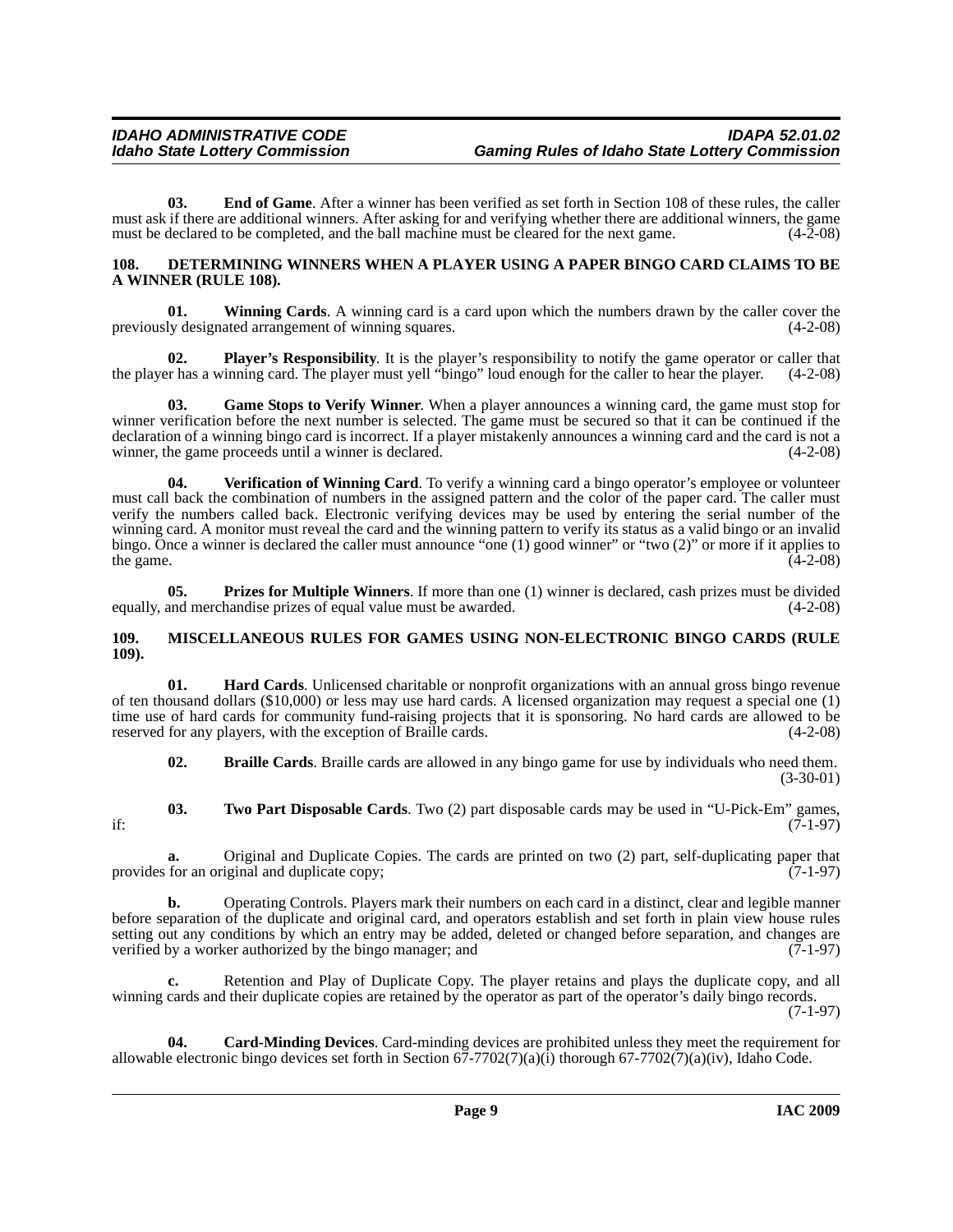(4-2-08)

<span id="page-9-14"></span><span id="page-9-2"></span>**05. Autodaubing Features**. Autodaubing features are prohibited. (3-30-01)

**06. Use of Nonreusable Cards**. With the exception of Braille bingo cards authorized for use pursuant to Subsection 109.02 of these rules, every organization that uses nonreusable paper bingo cards must use only nonreusable colored bingo paper or electronic bingo paper so that all sales can be tracked. Nonreusable colored bingo paper must have a series and serial number on each card. After each bingo session, an organization using nonreusable bingo paper must track its bingo sales for that session by recording the series and serial numbers of all paper sold, damaged, donated, used for promotion, or omitted by the manufacturer or distributor. See Section 67-7709(3), Idaho Code. (4-2-08) Code. (4-2-08)

### <span id="page-9-3"></span><span id="page-9-0"></span>**110. BINGO OPERATIONS USING ELECTRONIC BINGO MACHINES (RULE 110).**

<span id="page-9-4"></span>**01. Electronic Bingo Machines Defined**. Electronic bingo cards, electronic bingo devices, host systems, or site systems are individually and collectively called electronic bingo machines in these rules. (4-2-08)

<span id="page-9-13"></span>**02. Use of Approved Hardware and Software**. All organizations that offer or use any electronic bingo machines during play must use hardware or software, or both, approved by the Commission, provided that printers used in connection with site systems may be obtained from any source. See Sections 67-7716 and 67-7719(1), Idaho Code. (4-2-08)

<span id="page-9-8"></span>**03. List of Approved Hardware and Software**. The Director must maintain a list of approved hardware and software for electronic bingo machines. The Director must promptly update the list after any hardware or software is added or deleted from the list. (4-2-08)

<span id="page-9-11"></span>**04. Requirements for Approved Site Systems**. All site systems licensed by the Commission must have the ability to track, either with or without input from the bingo game's operators, the number of games played that are connected to the site system, revenue from the games played that are connected to the site system, the number of winners who are connected to the site system, and the distribution of cash and merchandise prizes to winners connected to the site system for each session played using the site system. (4-2-08) connected to the site system for each session played using the site system.

<span id="page-9-7"></span>**05. Inspection and Testing**. All electronic bingo machines used by bingo game operators and all records that the electronic bingo machines generate must be available to be inspected or tested, or both, to determine whether the electronic bingo machines are properly functioning. Any agency or officer listed in Section 67-7709(5), Idaho Code, or their representative, is authorized to conduct an inspection and testing. See Sections 67-7717(8) and 67-7717(9), Idaho Code. (4-2-08)

<span id="page-9-10"></span>**06. Pre-Game Testing**. The Director or Lottery Security Division may by letter or other written communication prescribe appropriate pre-game testing procedures for electronic bingo machines as in their judgment are necessary for the particular hardware and software used. (4-2-08)

#### <span id="page-9-12"></span><span id="page-9-1"></span>**111. REQUIREMENTS FOR BINGO GAME OPERATIONS USING ELECTRONIC BINGO MACHINES (RULE 111).**

<span id="page-9-9"></span>**01. Maximum Number of Faces**. Electronic bingo devices are hereby prohibited from monitoring more than fifty-four (54) faces (electronic bingo cards) per game. All electronic bingo devices are required to be restricted by their hardware or software so that they can monitor no more than fifty-four (54) faces per game. See<br>Section 67-7717(1), Idaho Code. (4-2-08) Section  $67-7717(1)$ , Idaho Code.

<span id="page-9-6"></span>**02. Identification Number**. Every electronic bingo device that requires a site system to download electronic bingo cards to the device must comply with the requirements of Section 67-7717(2), Idaho Code, concerning identification numbers. (4-2-08)

<span id="page-9-5"></span>**03. Erasing Numbers**. Every electronic bingo device must be programmed to erase electronic bingo cards and bingo card face numbers after a session has been completed, as required by Section 67-7717(3), Idaho Code. (4-2-08)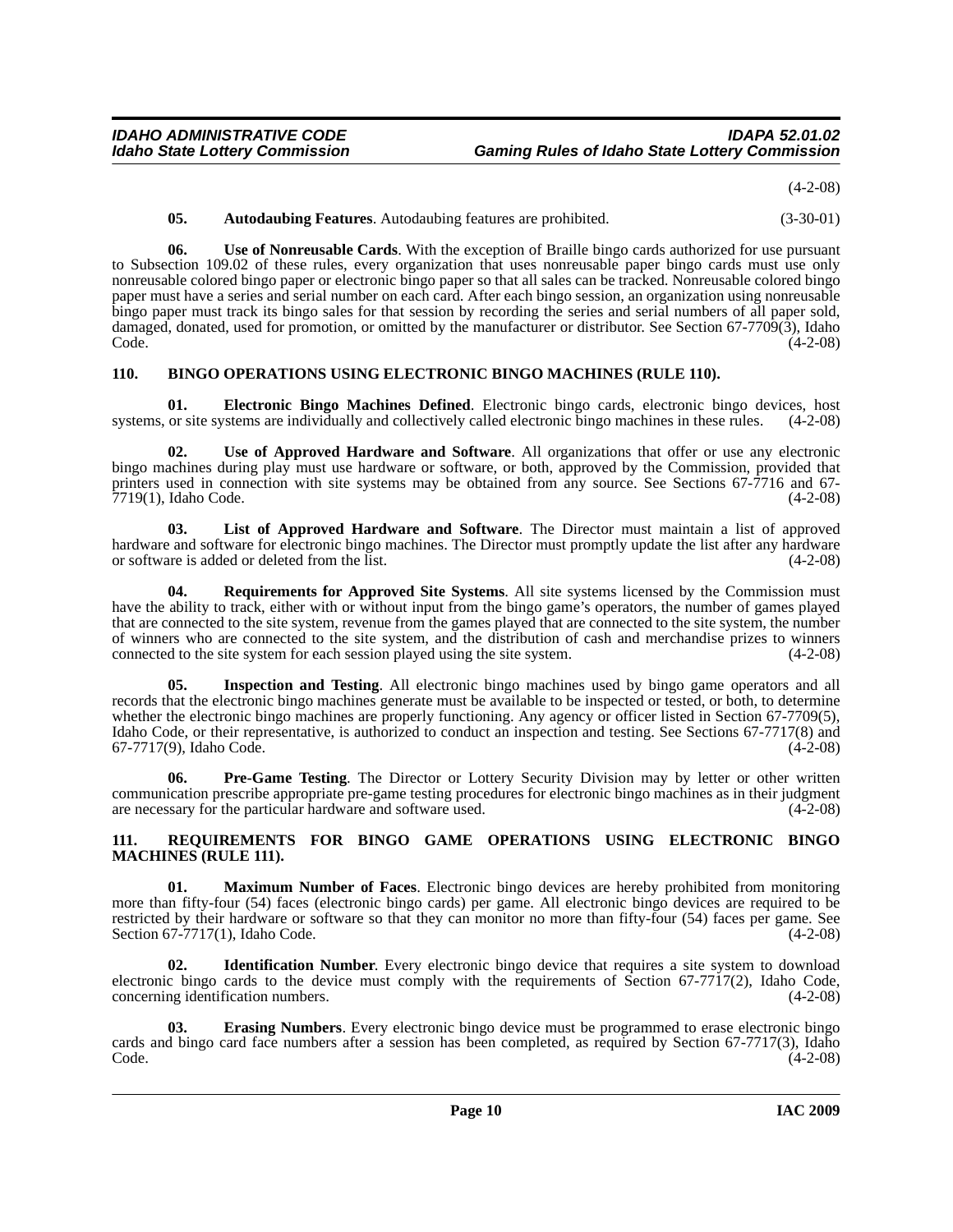<span id="page-10-6"></span>**04. Players Cannot Choose Numbers**. No electronic bingo device that allows bingo players to design their own bingo cards by choosing, rearranging, or placing numbers on a card is permitted. See Section 67-7717(4), Idaho Code. (4-2-08) Idaho Code. (4-2-08)

<span id="page-10-2"></span>**05.** Connections to Site System. Site systems are prohibited from engaging in sales, voids, or reload transactions for an electronic bingo device unless the device is connected to and communicating with the site system. See Section 67-7717(5), Idaho Code.  $(4-2-08)$ 

<span id="page-10-7"></span>**Printouts**. Site systems must be electronically connected to an on-site printer that upon request is capable of printing a transaction log for each player that shows the device identification number and all bingo cards and face numbers loaded into the device. The site system must be able to record and print on-site a receipt showing the device identification number, the date of the bingo session, the number of electronic bingo cards purchased or loaded, and the total amount charged for each of the electronic bingos cards. This receipt must be given to the player on request or as required by any agency or officer listed in Section 67-7709(5), Idaho Code, or their representative. See Section 67-7717(6), Idaho Code. The site system must be connected to an on-site printer that can print the winning game combinations for the entire bingo session. This printout must be available on demand for the entire session. See Section 67-7717(7).  $(4-2-08)$ 

# <span id="page-10-3"></span>**07. Malfunctioning Electronic Bingo Machines**. (4-2-08)

**a.** When Discovered by the Lottery or Other Officers. Whenever the Lottery or any agency or officer listed in Section 67-7709(5), Idaho Code, or their representative, detects or discovers a malfunction or other problem with an electronic bingo machine that could affect the security or integrity of a bingo game or of an electronic bingo machine, every bingo operator using such a malfunctioning electronic bingo machine must discontinue its use as directed by a representative of the Lottery or correct the malfunction or other problem as directed by a representative of the Lottery. Failure to take the directed action may result in confiscation or seizure of the electronic bingo machine<br>that is malfunctioning or has other problems. See Section 67-7717(8), Idaho Code. (4-2-08) that is malfunctioning or has other problems. See Section 67-7717(8), Idaho Code.

**b.** When Discovered by Licensees or Others. Whenever a manufacturer, a distributor, a licensed bingo operation, a player, or any other person detects or discovers a malfunction or other problem with an electronic bingo machine that could affect the security or integrity of a bingo game or of an electronic bingo machine, every bingo operator using such a malfunctioning electronic bingo machine must discontinue the use of that electronic bingo machine and notify the Commission by telephone no later than the next working day of the action taken and the nature of the malfunction or other problem. The Commission may request further written explanation as necessary. See Section 67-7717(9), Idaho Code. For purposes of this paragraph, notification to an officer or employee of the Lottery Security Division will be considered notification to the Commission. (4-2-08)

**08. Receipts**. The cash register or the site system must provide a receipt for the sale of all bingo cards used in conjunction with an electronic bingo device. Additional paper bingo cards must be separately receipted. The cash register receipt and the player's receipt must identify and show the sale of disposable paper bingo cards separately from receipts for electronic bingo cards. See Section 67-7719(12), Idaho Code.  $(4-2-08)$ 

# <span id="page-10-5"></span><span id="page-10-0"></span>**112. PLAY USING ELECTRONIC BINGO MACHINES (RULE 112).**

<span id="page-10-4"></span>**01. No Player-Owned Devices**. Use of player-owned electronic bingo devices is prohibited. See Section 67-7719(2), Idaho Code. (4-2-08)

<span id="page-10-8"></span>**02. Provision of Devices**. Only the bingo game operator can provide electronic bingo devices. The operator may charge for the use of an electronic bingo device. If there is a charge for use of an electronic bingo device, the fee must be separately stated on the cash register and the bingo player's receipt and must be included in the gross revenues. See Section  $67-7719(3)$  and  $(11)$ , Idaho Code.  $(4-2-08)$ 

**03.** Use of Devices on Premises. A player using an electronic bingo device must be on the premises lay to be eligible to play bingo or to win a prize. See Section 67-7719(3), Idaho Code. (4-2-08) during play to be eligible to play bingo or to win a prize. See Section 67-7719(3), Idaho Code.

<span id="page-10-9"></span><span id="page-10-1"></span>**04. Available Devices**. Electronic bingo devices must be made available on a first-come, first-served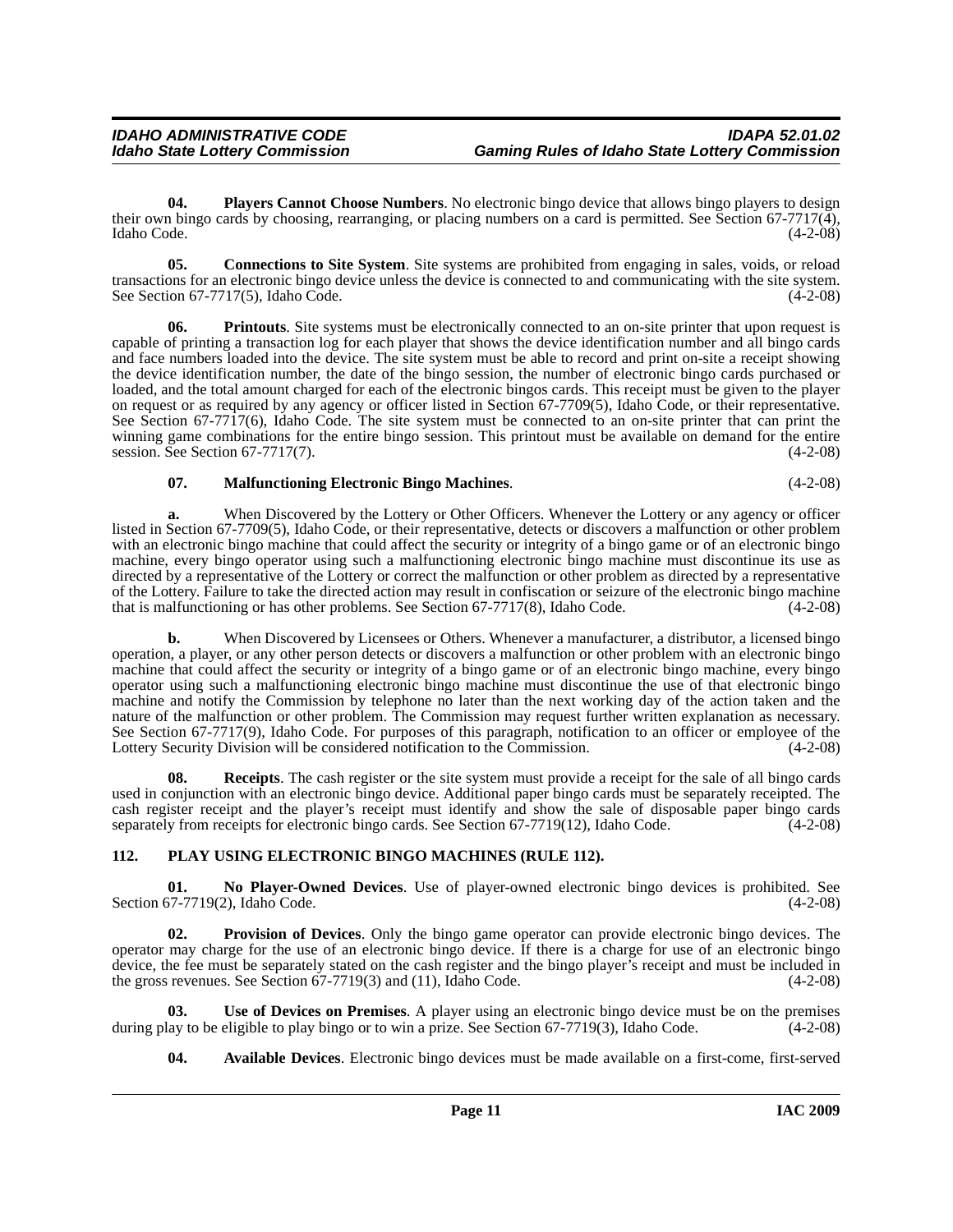#### *IDAHO ADMINISTRATIVE CODE IDAPA 52.01.02 Idaho State Lottery Commission Gaming Rules of Idaho State Lottery Commission*

basis, and no device can be reserved for any player, except a device may be reserved for players with a disability (within the meaning of the Americans with Disabilities Act) if the disability would restrict or impair the player's ability to mark bingo cards. A bingo game operator may provide and reserve electronic bingo devices exclusively for persons with disabilities and forbid their use by all other persons. See Section 67-7719(5), Idaho Code. (4-2-08)

<span id="page-11-9"></span>**05.** One Device Per Player. It is prohibited for any player to use more than one (1) electronic bingo device at a time. See Section 67-7719(6), Idaho Code. No electronic bingo device can be used to monitor hard bingo or shutter cards. See Section 67-7719(7), Idaho Code. (4-2-08)

<span id="page-11-11"></span>**Reserve Devices**. Every bingo game operator using electronic bingo devices must keep at least one (1) electronic bingo device in reserve as a backup in case a device in use malfunctions. See Section 67-7719(4), Idaho Code. A reserve device is not considered an available device under Subsection 112.04 of this rule. If a reserve device is put in use to replace a malfunctioning electronic bingo device, and if there are no more unused electronic bingo devices available to serve as a reserve device, the operator is not required to take an electronic bingo device from a player that is then using the device in order to maintain a reserve device, and the operator may continue to offer bingo games without a reserve device throughout the remainder of the session, unless one (1) or more electronic bingo devices are turned in before the session ends, in which case a device that was turned in must then become the reserve device. (4-2-08)

<span id="page-11-6"></span>**07. Loading Electronic Bingo Devices**. A bingo operator using an electronic bingo device is prohibited from downloading electronic bingo cards into an electronic bingo device before payment by the player. The player must be on the bingo operator's premises when the device is downloaded with electronic bingo cards. The device can only be downloaded with electronic bingo cards during the session. See Section 67-7719(10), Idaho Code. Players are prohibited from choosing or rejecting individual electronic bingo cards loaded into an electronic bingo device. See Section 67-7719(8), Idaho Code. (4-2-08)

<span id="page-11-3"></span>**08. Additional Paper Cards**. When a player who has purchased fifty-four (54) bingo cards per game is using an electronic bingo device to monitor up to fifty-four (54) cards, a bingo operator may allow the player to purchase additional disposable paper bingo cards to play using a manual daubing or marking method. See Section 67- 7719(9), Idaho Code. (4-2-08)

<span id="page-11-10"></span>**09.** Other Requirements. The Director or Lottery Security Division may by letter or other written communication prescribe appropriate procedures for play and determination of winners and other matters generally covered by Sections 107 through 109 of these rules for paper bingo cards whenever it is necessary to do so in conjunction with the use or playing characteristics or other attributes of a given hardware or software. These letters are public records within the meaning of Sections 9-337 through 9-347, Idaho Code. (4-2-08)

<span id="page-11-8"></span><span id="page-11-0"></span>

| 113. | <b>MAXIMUM PRIZES (RULE 113).</b>                          |            |
|------|------------------------------------------------------------|------------|
|      | Maximum prizes are defined in Section 67-7708, Idaho Code. | $(7-1-97)$ |

# <span id="page-11-1"></span>**114. (RESERVED).**

### <span id="page-11-5"></span><span id="page-11-2"></span>**115. LIMITS ON BINGO OPERATION'S PRIZE PAYOUT RATIOS AND ADMINISTRATIVE EXPENSES (RULE 115).**

<span id="page-11-4"></span>**01.** Applicability. All organizations conducting bingo games, whether licensed or unlicensed, must adhere to the required limits of statute and of this rule in dedicating their gross revenues from bingo operations. These limits or percentages, or both, pertain to annual gross revenues during a twelve (12) month license year. See Section 67-7708, Idaho Code. (4-2-08) 67-7708, Idaho Code.

<span id="page-11-7"></span>**02. Maximum Payout Ratio**. A maximum payout ratio of prizes to annual gross revenues of sixty-five percent (65%) is allowed. If agreed by the board of directors of the organization, the ratio of prizes to annual gross revenue may be increased to seventy percent (70%), but any increase in payout ratios above sixty-five percent (65%) must be made up by an equal reduction from the maximum percentage of fifteen percent (15%) that can be allocated to expenses under Section 67-7709(1)(d), Idaho Code. For example, if the board of directors of an organization decides to increase the maximum prize payout ratio by three percent (3%) from sixty-five percent (65%) to sixtyeight percent (68%), then the maximum amount of annual gross revenues that can be allocated to expenses must be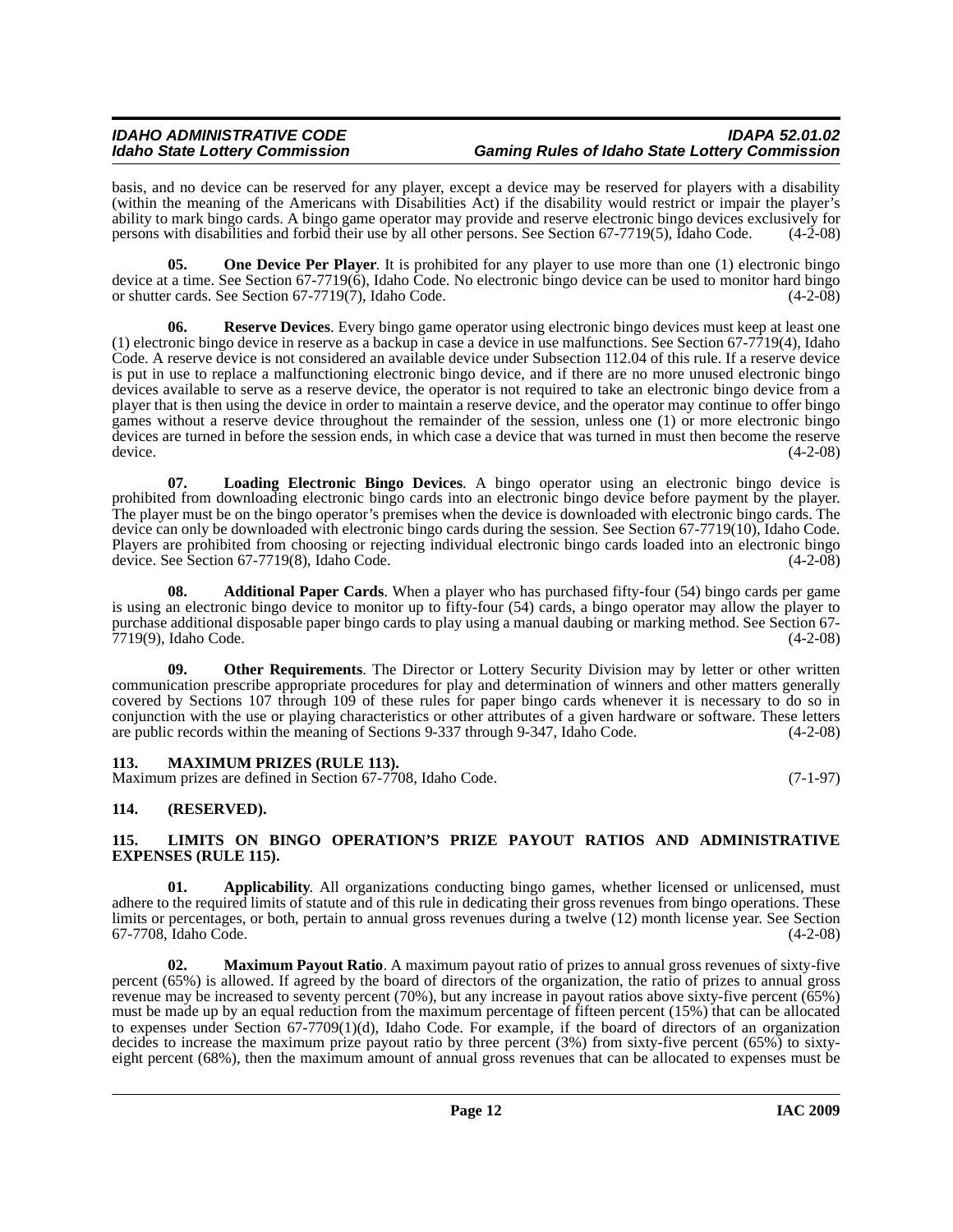reduced by three percent (3%) from fifteen percent (15%) to twelve percent (12%). See Section 67-7709(1)(d), Idaho<br>Code. (4-2-08) Code. (4-2-08)

<span id="page-12-11"></span>**03. Donated Merchandise**. Donated merchandise offered as prizes is not included in the prize amounts paid out when calculating the prize payout ratio. The organization conducting the bingo game must document the value of the donated items, describe the donated items, and list the donated items on the daily reports as prizes. (7-1-97) prizes.  $(7-1-97)$ 

<span id="page-12-10"></span>**04. Donated Cash Funds Prohibited**. Donated cash may not be offered as prizes in bingo games nor deposited into the separate bingo account. (7-1-97)

### <span id="page-12-17"></span><span id="page-12-0"></span>**116. PAYMENT OF EXPENSES, WINNINGS, AND CHARITABLE CONTRIBUTIONS (RULE 116).**

All payments for expenses and donations for charitable purposes must be paid by check from the Separate Bank Account and recorded in the bingo operation's general ledger. See Section 67-7709, Idaho Code. (2-19-09)

### <span id="page-12-16"></span><span id="page-12-1"></span>**117. MINIMUM CHARITABLE OR NONPROFIT DONATION (RULE 117).**

A minimum of twenty percent (20%) of annual gross revenues of a bingo operation must be paid to a charitable or nonprofit organization to be used for charitable purposes. The licensed bingo operation must maintain records showing the charitable activities to which the proceeds are applied. See Section 67-7709, Idaho Code. Organizations are permitted and encouraged to donate more than twenty percent (20%) of their gross revenues from bingo operations to charitable or nonprofit organizations to be used for charitable purposes. No part of this twenty percent (20%) can be used, whether directly or indirectly, for any bingo expense. (2-19-09)  $(20%)$  can be used, whether directly or indirectly, for any bingo expense.

### <span id="page-12-15"></span><span id="page-12-2"></span>**118. MAXIMUM PRIZES (RULE 118).**

By this rule the Commission exercises is authority over maximum prizes are set forth in Section 67-7708, Idaho Code. (4-2-08)

**01. Maximum Prize for One Game**. The maximum prize in cash and merchandise that may be offered for any one (1) bingo game is three thousand dollars  $(\$3,000)$ .  $(4-2-08)$ 

**02. Maximum Prizes for One Session**. The total of the maximum prizes in cash and merchandise that may be offered at any one (1) bingo session is twenty-five thousand dollars  $(\$25,000)$ .  $(4-2-08)$ 

### <span id="page-12-3"></span>**119. (RESERVED).**

### <span id="page-12-7"></span><span id="page-12-4"></span>**120. ACCOUNTING AND REPORTING REQUIRED (RULE 120).**

Every organization conducting bingo games, whether licensed or unlicensed, must comply with the accounting requirements of Sections 121 through 126 of these rules.  $(7-1-97)$ 

### <span id="page-12-18"></span><span id="page-12-5"></span>**121. SEPARATE BANK ACCOUNT AND LIMITATIONS ON USE (RULE 121).**

<span id="page-12-12"></span>**01. Establishment of Account**. All net proceeds received in connection with a bingo game required to be licensed under Title 67, Chapter 77, Idaho Code, and by these rules must be placed in a separate bank account. See Section 67-7709(1), Idaho Code. Only bingo funds generated from bingo games may be distributed as prizes, administrative expenses, or charitable/nonprofit donations. (3-30-01) administrative expenses, or charitable/nonprofit donations.

<span id="page-12-8"></span>**02. Disbursements Use of Funds**. All disbursements must be documented as defined in Section 67-  $7709(1)$ , Idaho Code, and by these rules. (7-1-97)

### <span id="page-12-14"></span><span id="page-12-6"></span>**122. GENERAL LEDGER (RULE 122).**

<span id="page-12-13"></span>**Establishment of General Ledger.** A general ledger must be established to account separately for the bingo operation. Ledgers must track all transactions for the funds generated from bingo. (3-30-01)

<span id="page-12-9"></span>**02. Documentation**. The accounting of revenues from sales of bingo cards or other entry fees and all disbursements must be documented. The accounting should include, but not be limited to, total prize payouts per session, and bingo related expenses per session, charitable contributions per session, wages, date and purpose or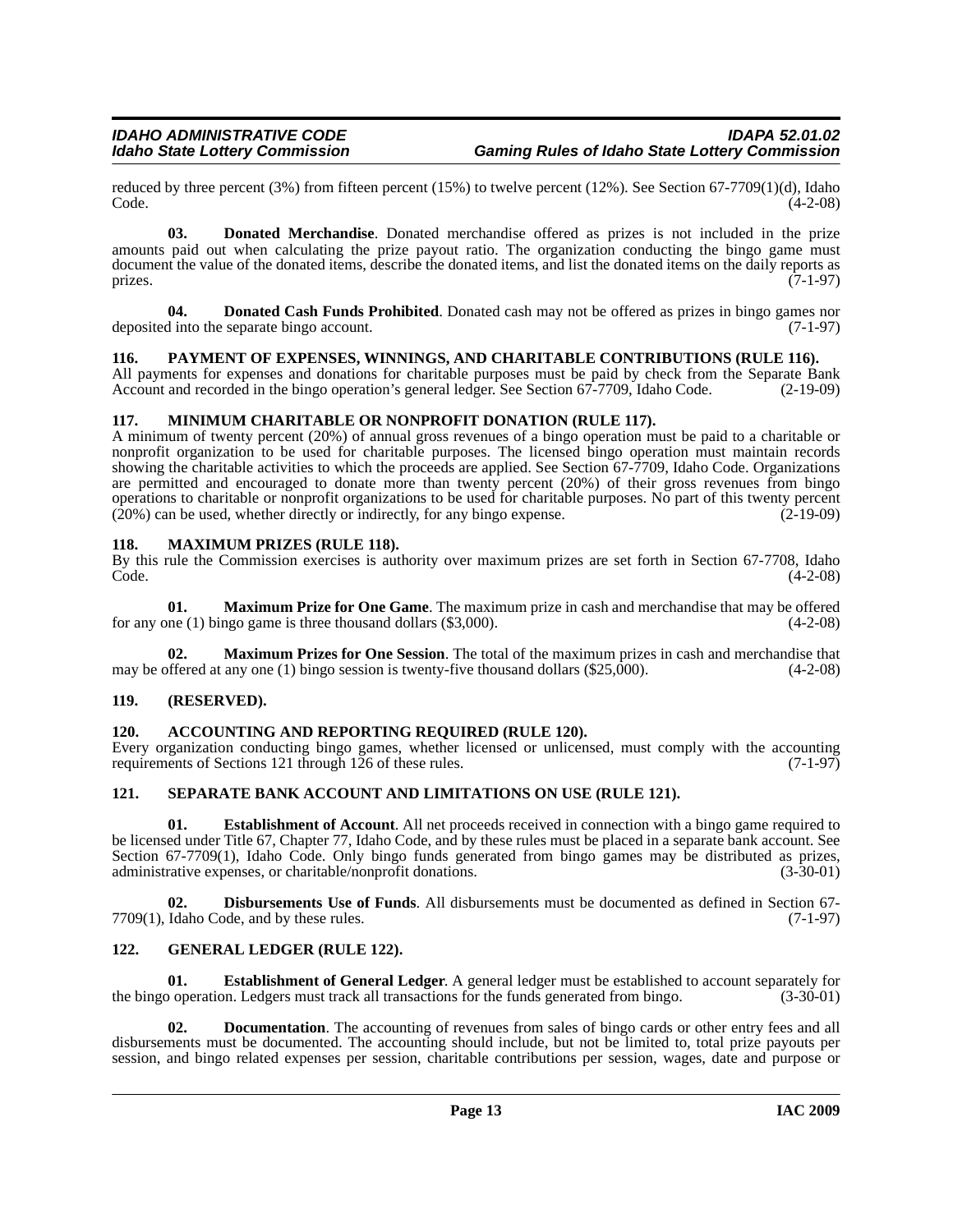payee for each entry. (7-1-97)

<span id="page-13-6"></span>**03. Annual Report**. Copies of general ledgers must accompany the Annual Bingo Report filed with the Lottery. Copies of the Charitable Contribution Acknowledgement Report Forms and Charitable Donation Reporting Form shall also accompany the Annual Bingo Report. All disbursements shall be recorded in the general ledger. (2-19-09)

<span id="page-13-14"></span>**04. Retention of Records**. An accounting of all gross revenues and disbursements required by statute and these rules must be retained in permanent records with the organization, including the date and amount of each transaction, as well as the name and address of each payee for all prize payments exceeding one hundred dollars (\$100). A copy of each CCARF and the Charitable Donation Reporting Form shall be retained in permanent records of the organization. (2-19-09)

# <span id="page-13-5"></span><span id="page-13-0"></span>**123. ANNUAL REPORT (RULE 123).**

<span id="page-13-16"></span>**01. When Due**. Every licensed charitable or nonprofit organization conducting bingo games shall prepare an annual report within thirty (30) days after the close of its license year and shall file the annual report with the Lottery. See Section 67-7709(2), Idaho Code. (3-30-01)

<span id="page-13-9"></span>**02.** Information Required by Forms. The nightly reports, receipts, winner records, and payouts must be documented and kept with the organization's permanent records for three (3) years. Any further information required by the forms prescribed by the Lottery pursuant to statute and rule. (7-1-97) required by the forms prescribed by the Lottery pursuant to statute and rule.

<span id="page-13-8"></span>**03. Independent Audit**. Organizations that exceed two hundred thousand dollars (\$200,000) in annual gross revenue from bingo games, raffle events, or bingo games and raffles combined must submit an independent audit from a public accountant or accounting firm. This independent audit must be submitted within ninety (90) days of the end of the licensed organization's license year. (3-30-01) of the end of the licensed organization's license year.

# <span id="page-13-13"></span><span id="page-13-1"></span>**124. RECORDS OF PRIZE DISBURSEMENTS (RULE 124).**

Organizations conducting bingo games must record names and addresses of winners for prize disbursements exceeding one hundred dollars (\$100). Any prizes exceeding one thousand one hundred ninety-nine dollars (\$1,199) must have a W2-G on file for a gaming income for these amounts as required by the Internal Revenue Service. See 26 U.S.C. Section 6041 and 26 CFR 7.6041-1 and 35a.9999-3 (question and answer 19). (7-1-97)

### <span id="page-13-4"></span><span id="page-13-2"></span>**125. ACCOUNTING OF REVENUES AND EXPENSES (RULE 125).**

<span id="page-13-7"></span>**01. Deposit of Receipts**. Bingo funds received in check form must be payable to the organization. All funds must be deposited in a separate bank account for bingo funds. (7-1-97)

<span id="page-13-11"></span>**02. Ledger Entries and Receipts for Expenses**. All ledger entries must track disbursements of cash and checks. Expenses must be documented with receipts. The receipts shall include the payee's name and address, date, and an authorized signature from the licensed organization. (7-1-97)

<span id="page-13-12"></span>**03. Recording of Wages**. Wages paid must be recorded on expense records as gross amounts before withholding of taxes or other withholding and net amount paid, with each item of withholding shown. Wages paid must be documented with copies of pay stubs, or other records showing gross wages and withholding. (7-1-97) must be documented with copies of pay stubs, or other records showing gross wages and withholding.

<span id="page-13-15"></span>**04. Submission with Annual Report**. Copies of ledgers containing the documentation of all transactions must be submitted with the Annual Bingo Report. Inventory tracking of sequentially numbered paper must be retained in permanent records and kept available for examination. Do not submit these records with the annual bingo report. All documents must be legible and compiled in an orderly manner. (7-1-97)

### <span id="page-13-10"></span><span id="page-13-3"></span>**126. INSPECTION OF BOOKS (RULE 126).**

All financial books, papers, records and documents of an organization shall be kept as required by these rules and shall be open to inspection by the county sheriff of the county where the bingo games were held, or the chief of police of the city where the bingo games were held, or the prosecuting attorney of the county where the bingo games were held, or the attorney general or the Lottery, or any of their agents, at reasonable times and during reasonable hours.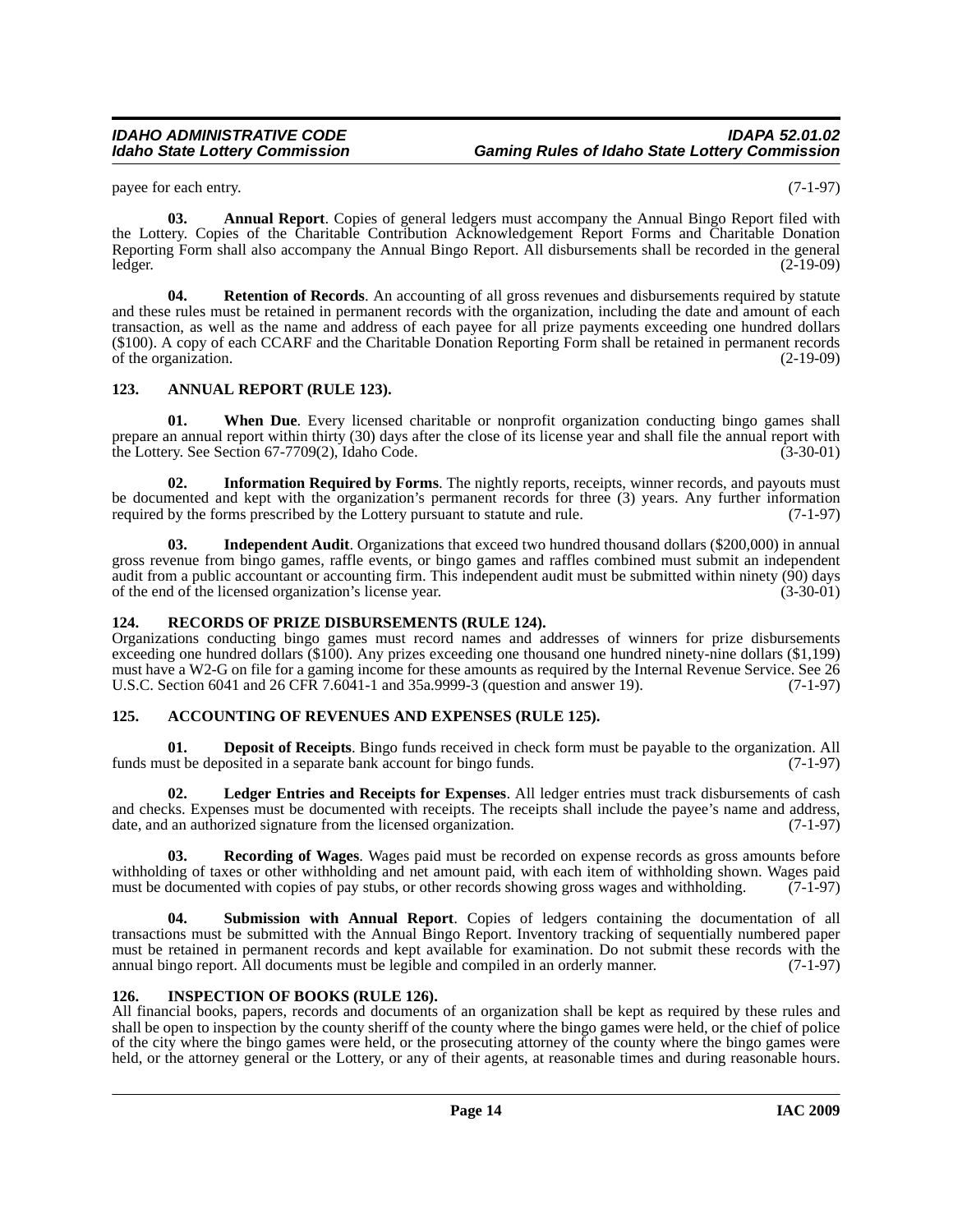All records must be kept for three (3) years. (7-1-97)

# <span id="page-14-0"></span>**127. -- 199. (RESERVED).**

# **Subchapter C -- Conduct of Raffles**

### <span id="page-14-16"></span><span id="page-14-1"></span>**200. REQUIREMENTS FOR ORGANIZATIONS CONDUCTING RAFFLES (RULE 200).**

All organizations conducting raffles, whether licensed or unlicensed, must abide by these rules. It is unlawful to conduct raffles in violation of Title 67, Chapter 77, Idaho Code, or in violation of these rules, and persons doing so may be subject to administrative, civil or criminal penalties. See Section 67-7710, Idaho Code. (7-1-97)

#### <span id="page-14-12"></span><span id="page-14-2"></span>**201. LIMITATION ON ANNUAL NUMBER OF RAFFLES (RULE 201).**

Charitable or non-profit organizations are limited to conducting twelve (12) raffle events per year, provided that this limitation shall not apply to public or private elementary or secondary schools located in the state. See Section 67-<br>(3-30-01) (3-30-01) 7710(2), Idaho Code.

#### <span id="page-14-14"></span><span id="page-14-3"></span>**202. OWNERSHIP OF PRIZES (RULE 202).**

Organizations must be able to substantiate ownership of all prizes or other legally enforceable rights to obtain the prizes to be offered in a raffle prior to advertising or selling tickets for such prizes. Proof of ownership of prizes or other legally enforceable rights to obtain prizes must be provided to the Lottery upon request. (2-1 other legally enforceable rights to obtain prizes must be provided to the Lottery upon request. (2-19-09)

#### <span id="page-14-13"></span><span id="page-14-4"></span>**203. MAXIMUM PRIZES (RULE 203).**

The maximum aggregate value of cash prizes that may be offered or paid for any single raffle event, which is not a duck race or a holiday Christmas tree fundraiser, is one thousand dollars (\$1,000). There is no limit on the maximum value of merchandise that may be offered as raffle prizes if the merchandise is not redeemable for cash. There is no limit on the maximum amount of the aggregate cash prizes for a duck race if the cash prize is underwritten by insurance, otherwise the maximum aggregate cash prize for a duck race is one thousand dollars (\$1,000). There is no limit on the maximum value of a tree that may be raffled in a holiday Christmas tree fundraiser. There is no limit on the maximum value for the merchandise used as prizes for a duck race or a holiday Christmas tree fundraiser if the merchandise is not redeemable for cash. See Section 67-7710(2), Idaho Code. (4-2-08)

#### <span id="page-14-15"></span><span id="page-14-5"></span>**204. REQUIREMENTS FOR DONATION TO CHARITY -- LIMITATION ON EXPENSES (RULE 204).**

At least ninety percent (90%) of the net proceeds from sales of raffle tickets or chances and duck races must be donated to a charitable or nonprofit organization to be used for a charitable purpose. (Net proceeds are defined in Subsection 010.29 of these rules.) The name and address of the charitable or nonprofit organizations awarded these funds must be listed on the annual raffle report submitted to the Lottery. The annual raffle report must also include the charitable purpose for which the charitable donation was used by the charitable organization or non-profit organization. A maximum of ten percent (10%) of net proceeds is allowed for expenses. See Section 67-7710(3), Idaho Code. (4-2-08)

#### <span id="page-14-10"></span><span id="page-14-6"></span>**205. GENERAL LEDGER AND RECORDKEEPING (RULE 205).**

Every organization conducting a raffle event must establish a general ledger for the raffle. The organization must keep records that show the total number of tickets or chances sold, the revenues from tickets or chances sold, the expenses of conducting the raffle, and the prizes for each raffle. (7-1-97) expenses of conducting the raffle, and the prizes for each raffle.

# <span id="page-14-9"></span><span id="page-14-7"></span>**206. ANNUAL RAFFLE REPORT (RULE 206).**

Every licensed organization conducting a raffle shall prepare an annual raffle report and Charitable Donation Report and submit both reports to the Lottery within thirty (30) days after the close of its license year. See Section 67-7710, Idaho Code. (2-19-09)

### <span id="page-14-11"></span><span id="page-14-8"></span>**207. INDEPENDENT AUDIT OF LARGE RAFFLES (RULE 207).**

Every charitable or non-profit organization whose gross annual revenues exceed two hundred thousand dollars (\$200,000) from the operation of raffles shall provide the Commission with a copy of an annual report of raffle events. The audit shall be performed by an independent public accountant and submitted within ninety (90) days after the end of the organizations license year. (3-30-01)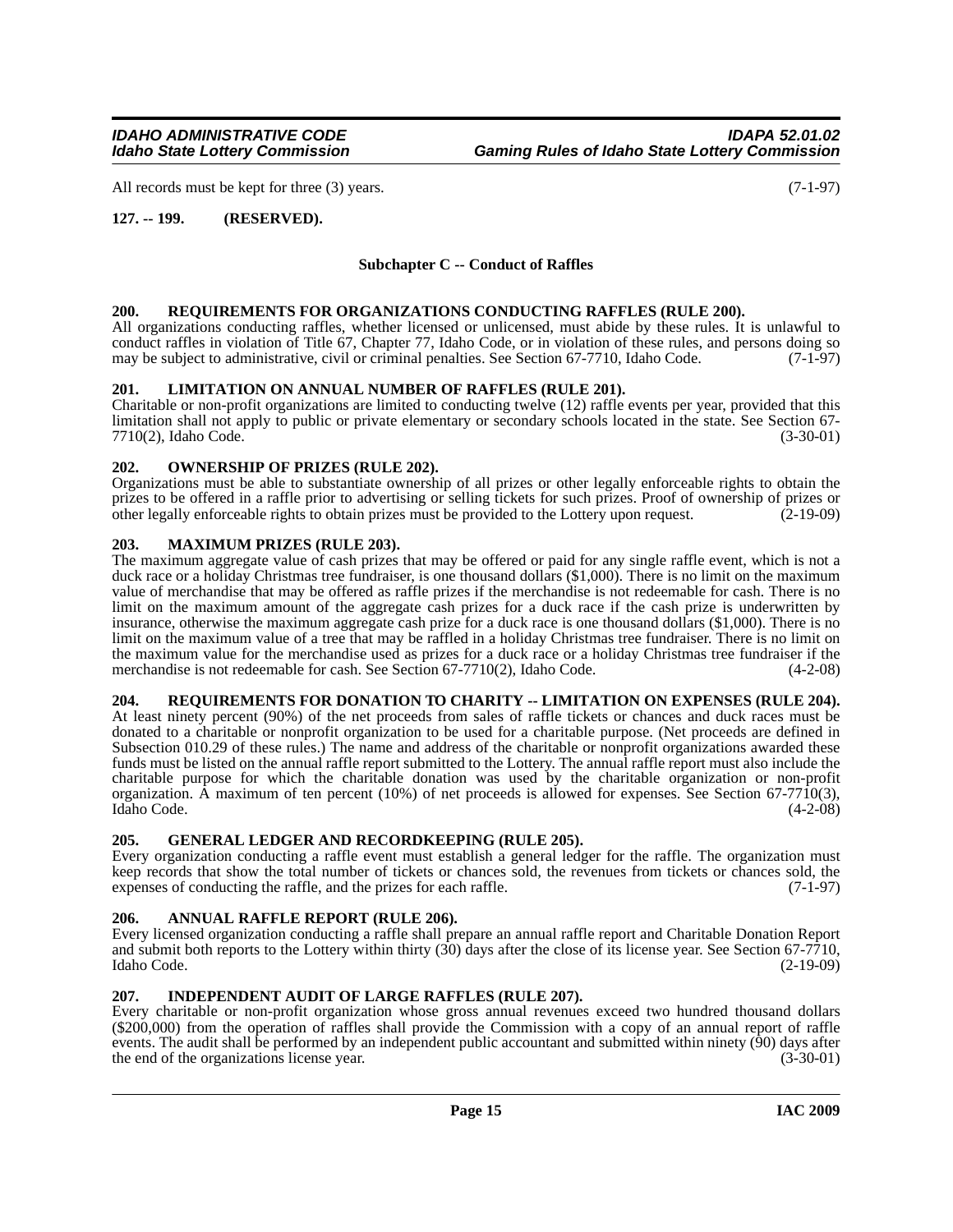<span id="page-15-0"></span>**208. -- 299. (RESERVED).**

#### **Subchapter D -- Licensing and License Fees for Organizations Conducting Bingo Games or Raffles**

#### <span id="page-15-4"></span><span id="page-15-1"></span>**300. APPLICATION (RULE 300).**

All persons required by statute and by these rules to obtain a license before operating a bingo game or conducting a raffle must pay the license fees and apply for and receive a license under the rules in this subchapter. See Section 67- 7711(1), Idaho Code. (7-1-97)

#### <span id="page-15-8"></span><span id="page-15-2"></span>**301. LICENSE FEES (RULE 301).**

Each organization that applies to the Lottery for a license under these rules shall pay annually to the Lottery a nonrefundable license fee that shall be due upon submission of the application. An application approved by the Lottery, complete with all required information, must be submitted along with the appropriate fee to the Lottery Security Division. See Section 67-7712(1), Idaho Code. These non-refundable fees are based on flat initial fee for applicants without a license and a fee based on annual gross revenues from bingo sessions or raffle events for applicants with a license as follows:

| \$100 fee - initial application                  |
|--------------------------------------------------|
| \$100 fee - up to \$25,000 annual gross revenues |
| \$200 fee - up to \$75,000 annual gross revenues |
| \$300 fee - over \$75,000 annual gross revenues  |

(7-1-97)

# <span id="page-15-7"></span><span id="page-15-3"></span>**302. INFORMATION TO BE PROVIDED IN APPLICATION (RULE 302).**

<span id="page-15-5"></span>**01. Background Check of Applicants**. The application for an initial license and for a renewal license to operate a bingo game or to conduct a raffle will be reviewed and relevant background investigations will be conducted on all persons listed on the application as officers, directors or members of the special committee. The members of the governing board will be considered the de facto special committee if the governing board has not designated a special committee in its application. See Section 67-7711(3), Idaho Code. The signature from the organization's representative on the application gives the Lottery authority to conduct investigations of members of the special committee. The persons listed on the application must be officers or directors of the organization or members of the special committee applying for a license. (4-2-08)

<span id="page-15-9"></span>**02.** Proper Identification. The application must list the name, address, date of birth, driver's license number and social security or tax identification number of the applicant, if applicable. If the applicant is a corporation, association or similar legal entity, the application must also list the full name, current home address and phone number, date of birth, social security number, driver's license number and state of issuance, of each listed officer, director or member of the special committee in order to conduct background investigations. See Section 67-  $7711(2)(a)$  and (b), Idaho Code. (4-2-08)

<span id="page-15-6"></span>**Charitable Organizations**. The application of a charitable organization must include a copy of the application for recognition of exemptions and a determination letter from the Internal Revenue Service that indicates that the organization is a charitable organization and that states the section of the tax code under which the exemption is granted, except that if the organization is a state or local branch, lodge, post of chapter or a national organization, a copy of the determination letter of the national organization will satisfy this requirement. See Section 67-  $7711(2)(c)(i)$ , Idaho Code. The applicant must also provide verifiable documentation to prove charitable function, purpose and activities. Acceptable documentation includes, but is not limited to, meeting minutes, donation documentation, and membership list. (2-19-09)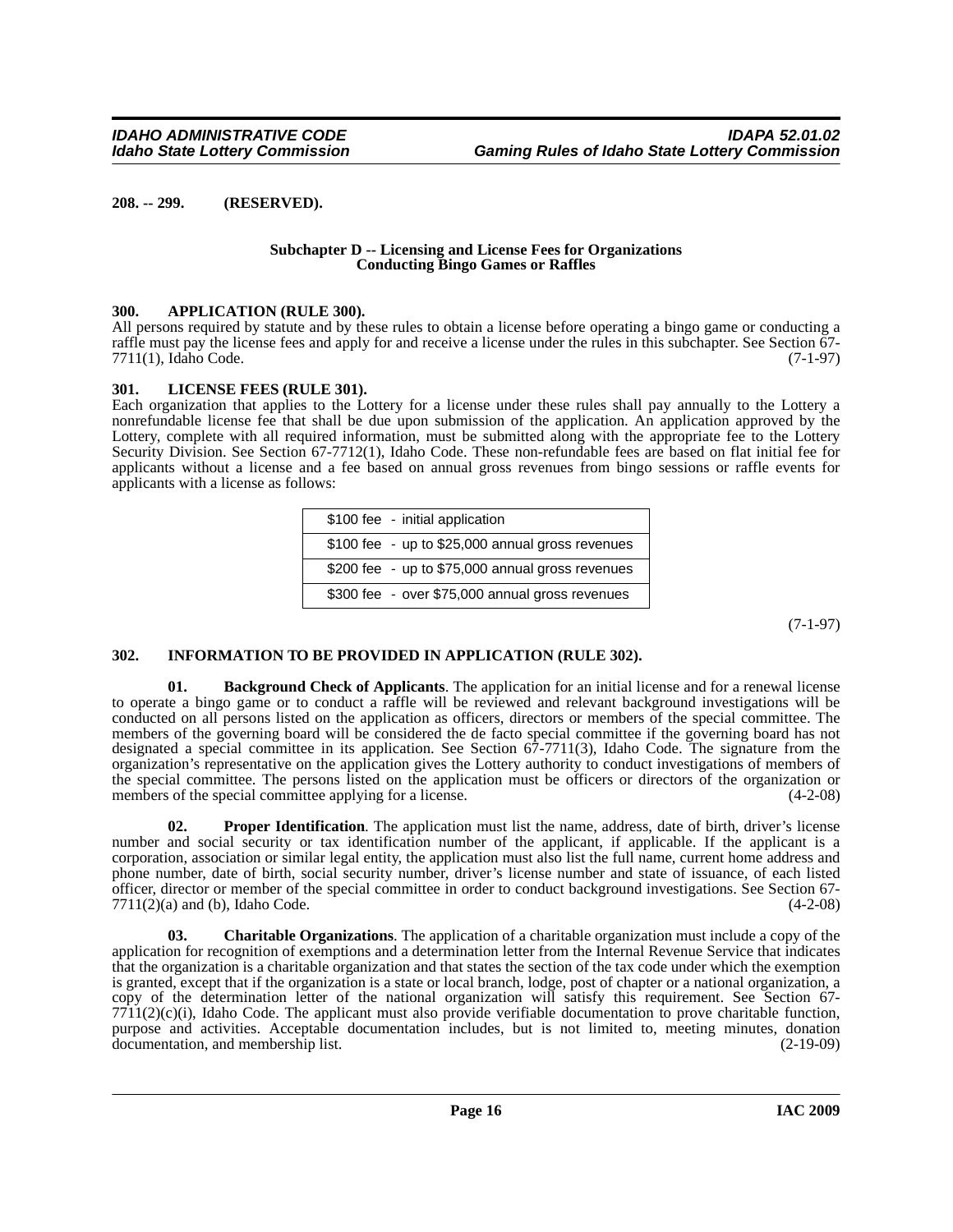# *IDAHO ADMINISTRATIVE CODE IDAPA 52.01.02 Idaho State Lottery Commission Gaming Rules of Idaho State Lottery Commission*

<span id="page-16-8"></span>**04. Incorporated Nonprofit Organizations**. The application of an incorporated nonprofit organization must include a copy of the certificate of existence issued by the secretary of state pursuant to Title 30, Chapter 3, Idaho Code, establishing the organization's good corporate standing in the state. See Section 67-  $7711(2)(c)(ii)$ , Idaho Code. The applicant must also provide verifiable documentation to prove charitable function, purpose and activities. Acceptable documentation includes, but is not limited to, meeting minutes, donation documentation, and membership list. (2-19-09)

<span id="page-16-11"></span>**05. Locations**. The application must list the location or locations at which the applicant will conduct bingo games or bingo sessions or drawings for raffles. See Section 67-7711(2)(d), Idaho Code. (7-1-97)

<span id="page-16-10"></span>**06. License Year and Fiscal Year**. An organization may apply for a license to coincide with the organization's fiscal year. See Section 67-7711(5), Idaho Code. (4-2-08)

<span id="page-16-7"></span>**Failure to Provide Information**. Failure to provide all information required for an application may result in a delay in considering an application or denial or dismissal of an application for a bingo/raffle license. See Section 67-7711(1), Idaho Code. (4-2-08)

### <span id="page-16-12"></span><span id="page-16-0"></span>**303. MULTIPLE CHAPTERS LICENSED TOGETHER (RULE 303).**

Different chapters of an organization may apply for and share one (1) raffle license so long as the information required in Subsections 302.01 through 302.06 of these rules is provided to the Lottery before the issuance of the license. See Section 67-7711(4), Idaho Code. When two (2) or more chapters share a license, in aggregate they are subject to the limitations of a single organization with a license; multiple chapters sharing a license are not entitled to multiples of the event or prize limits for a license. multiples of the event or prize limits for a license.

#### <span id="page-16-6"></span><span id="page-16-1"></span>**304. COMPENSATION OF CERTAIN PERSONS AND CONTRACTS WITH CERTAIN PERSONS PROHIBITED (RULE 304).**

Persons listed on the application as officers or directors and their relatives and members of their household are prohibited from being compensated for their participation in the organizations bingo operation. No organization shall contract with any person not employed by, or a volunteer for, the organization for the purpose of conducting a bingo game or raffle on the organizations behalf. See Section 67-7711(3), Idaho Code.  $(7-1-97)$ 

### <span id="page-16-4"></span><span id="page-16-2"></span>**305. ACTION ON LICENSES (RULE 305).**

<span id="page-16-5"></span>**01. Applications for Licenses**. An application for a license will be approved, denied or dismissed in writing within fifteen (15) days of receipt of the written application and all other required documentation, except as provided in Section 67-7712(2)(j), Idaho Code, when a criminal prosecution of an applicant is pending or an appeal from a criminal prosecution of an applicant is pending. The application will be denied if the applicant does not meet the requirements of statute and of these rules. If an application is not received thirty (30) days in advance of a proposed event, it is possible that a license may not be granted before the event, and the event will not be allowed to proceed without a license. See Section 67-7711(1), Idaho Code. (2-19-09) proceed without a license. See Section  $67-7711(1)$ , Idaho Code.

<span id="page-16-9"></span>**02. Issuance of Licenses**. A license will be issued when an application for a license is approved. A license expires one (1) year after its issuance. See Section 67-7711(1), Idaho Code. (4-2-08)

<span id="page-16-13"></span>**03. Notice of Intended Actions**. If the Lottery intends to deny an application for a license or the renewal of a license or intends to revoke, cancel, rescind or suspend a license, it will provide fifteen (15) days' written notice to the applicant or to the licensee of the Lottery's intent to deny, revoke, cancel, rescind or suspend the license and of the general basis for its intended action. If the applicant or licensee does not agree to the Lottery's intended action, the applicant or licensee must in writing request a hearing within the fifteen (15) day notice period. If a timely written request for a hearing is made, the hearing will be conducted in the same manner as a contested case hearing under Title 67, Chapter 52, Idaho Code. If a timely written request for a hearing is not made, the intended action is final and not subject to appeal. See Section 67-7712(3), Idaho Code. (4-2-08)

#### <span id="page-16-14"></span><span id="page-16-3"></span>**306. SUSPENSION OR REVOCATION OF LICENSE -- CIVIL AND CRIMINAL PENALTIES (RULE 306).**

Violation of the bingo and raffle statutes or of these bingo/raffle rules or of any conditions of a license may be grounds for administrative, civil or criminal actions, including, but not limited to, suspension of operations, license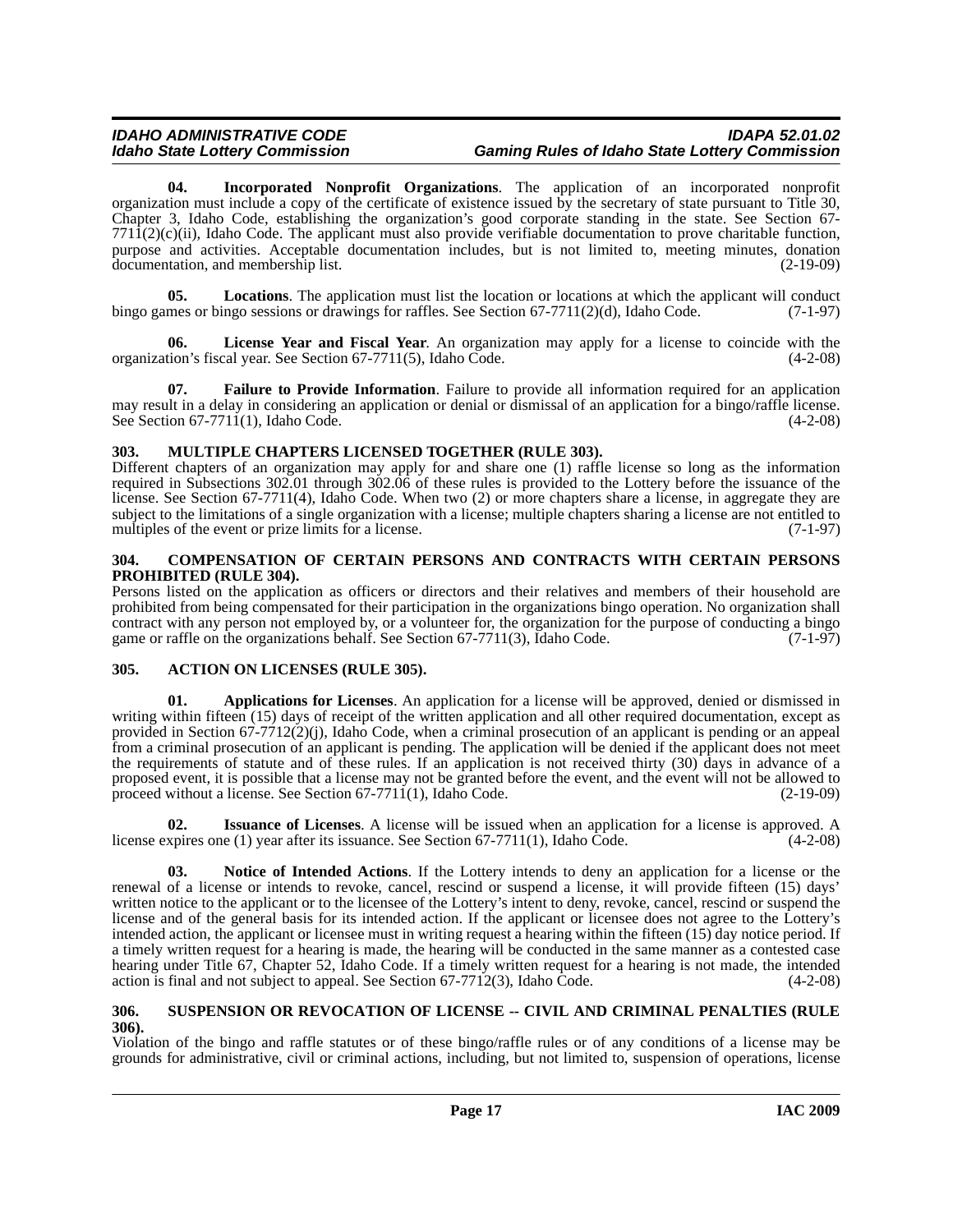revocation, penalties, or fines. See Section 67-7707, Idaho Code. See also Sections 500 through 504 of these rules. (4-2-08)

# <span id="page-17-6"></span><span id="page-17-0"></span>**307. EXEMPTION FROM LICENSING AND LICENSING FEES (RULE 307).**

Section 67-7713, Idaho Code, exempts charitable and non-profit organizations operating certain low-stakes bingo or raffle games from licensing. (4-2-08)

<span id="page-17-11"></span>**01. Low-Stakes Bingo**. A charitable or nonprofit organization conducting a bingo game does not need to obtain a license if its gross annual bingo sales (gross revenues from bingo operations) are less than ten thousand dollars (\$10,000). (4-2-08)

<span id="page-17-12"></span>**02. Low-Stakes Raffle**. A charitable or nonprofit organization does not need to obtain a license to conduct a raffle if the maximum aggregate value of merchandise awarded as prizes for the raffle does not exceed one thousand dollars  $(\$1,000)$ . (4-2-08)

<span id="page-17-7"></span>**03. Exemption From Licensing Not Exemption From Rules**. Organizations exempt from licensing under this rule must still comply with applicable requirements of statute and bingo/raffle rules. This information is available by contacting the Lottery. (7-1-97)

# <span id="page-17-13"></span><span id="page-17-1"></span>**308. RULES AND FORMS (RULE 308).**

The Lottery will provide forms and reports necessary in regulating the charitable or nonprofit bingo and raffle events. The Commission is authorized to promulgate rules consistent with and in compliance with Title 67, Chapter 52, Idaho Code. (7-1-97) Code. (7-1-97)

# <span id="page-17-2"></span>**309. -- 399. (RESERVED).**

#### **Subchapter E -- Vendors and Vendors' Licenses and Fees -- Approved Gaming Devices**

### <span id="page-17-14"></span><span id="page-17-3"></span>**400. VENDOR'S LICENSE REQUIRED (RULE 400).**

All businesses or persons who manufacture, sell, distribute, furnish, or supply to any person or organization any gaming devices, equipment, or materials in this state shall first obtain a vendor's license from the Lottery. See Section 67-7715, Idaho Code. Vendors must file an application and submit all required forms for background investigations. (7-1-97)

### <span id="page-17-10"></span><span id="page-17-4"></span>**401. LICENSE FEES (RULE 401).**

Each initial application for a vendor's license must be accompanied by a five hundred dollar (\$500) non-refundable annual license fee that is due upon submission of the application. An application form approved by the Lottery, completed with all required information, must be submitted along with the appropriate fee to the Lottery Security Division. See Section 67-7715(3)-(5), Idaho Code. (4-2-08)

# <span id="page-17-9"></span><span id="page-17-5"></span>**402. INFORMATION TO BE PROVIDED IN APPLICATION (RULE 402).**

<span id="page-17-8"></span>**01. Identification of Applicants**. The application for initial license and for renewal of a license must list: (4-2-08)

**a.** Personal Data and Corporate Data. The name, address, date of birth, driver's license number and social security number of the applicant, and if the applicant is a corporation, proprietorship, association, partnership or other similar legal entity, the name, home address, date of birth, driver's license number and social security number of each of the officers of the corporation and their spouses, as well as the name and address of the directors and their spouses, or other persons similarly situated and the financial information required to complete the application form. See Section  $67-7715(3)(a)$ , Idaho Code. (4-2-08)

**b.** Locations. The locations from which or persons with which the applicant will provide any gaming devices, equipment or material in this state or for use in this state. See Section 67-7715(3)(b), Idaho Code. (4-2-08)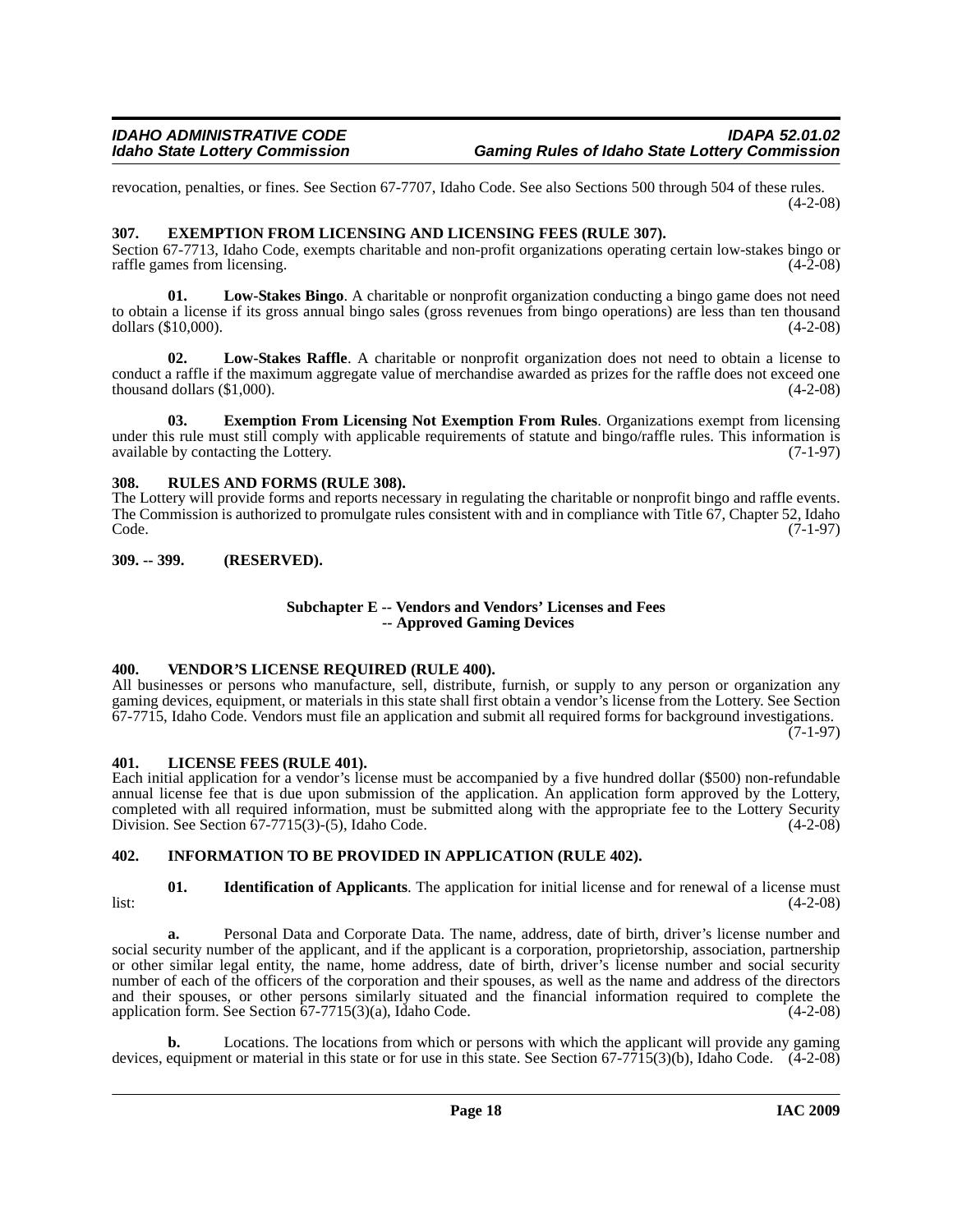<span id="page-18-8"></span>**02. Incomplete Applications**. Financial reports submitted with the license application will be reviewed as part of the background investigation. All requested data must be included on the application to avoid any delay. The application may be dismissed if it is incomplete. delay. The application may be dismissed if it is incomplete.

#### <span id="page-18-5"></span><span id="page-18-0"></span>**403. APPROVAL, DENIAL OR DISMISSAL OF APPLICATION FOR ISSUANCE OF LICENSE (RULE 403).**

The Lottery has fifteen (15) days to approve, deny or dismiss an application for a vendor's license, provided that at the applicant's request the Lottery may defer decision for a longer time. The application will be approved, denied or dismissed in writing. The Lottery will issue vendor licenses to successful applicants. See Section 67-7715, Idaho  $\text{Code.}$  (4-2-08)

### <span id="page-18-14"></span><span id="page-18-1"></span>**404. SUSPENSION OR REVOCATION OF LICENSE (RULE 404).**

Any licensed vendor in violation of statute or of these rules or of any conditions of its license may face suspension or revocation of its vendor's license. (4-2-08)

#### <span id="page-18-2"></span>**405. -- 409. (RESERVED).**

#### <span id="page-18-7"></span><span id="page-18-3"></span>**410. GAMING DEVICES, EQUIPMENT OR MATERIALS (RULE 410).**

Gaming devices, equipment, and materials include but are not limited to:  $(7-1-97)$ 

<span id="page-18-10"></span>**01. Number Selectors and Related Equipment**. Number selection machines, manual mixing drums, or computerized random selectors, site systems, host systems or other electronic bingo machines used to select numbers for bingo or raffles are gaming devices, equipment or materials. (4-2-08) (4-2-08)

<span id="page-18-6"></span>**02. Bingo Cards**. Numbered paper bingo cards and hard bingo cards as described in Paragraph 010.03.a. of these rules, including Bonanza cards, "U-Pick-Ems," and electronic bingo cards, are gaming devices, equipment or materials. equipment or materials.

**03. Miscellaneous**. Daubers, raffle tickets, record keeping materials, electronic bingo devices and ms used in the operation of bingo or raffles are gaming devices, equipment or materials. (4-2-08) other items used in the operation of bingo or raffles are gaming devices, equipment or materials.

### <span id="page-18-4"></span>**411. PAPER BINGO CARD MANUFACTURERS STANDARDS (RULE 411).**

Card manufacturers must follow these standards for paper cards: (4-2-08)

**01. Quality of Paper**. The paper must be of sufficient weight and quality to allow for clearly readable numbers and to prevent ink from spreading or bleeding through a packet and obscuring other numbers or cards. (4-2-08)

<span id="page-18-13"></span><span id="page-18-12"></span>**02. Random Assignment of Numbers**. Numbers printed on the card must be randomly assigned. (4-2-08)

**03.** Serial Numbers. Each set of cards must be comprised of cards bearing the same serial number. No mber may be duplicated by a manufacturer in a given year. (4-2-08) serial number may be duplicated by a manufacturer in a given year.

<span id="page-18-11"></span><span id="page-18-9"></span>**04. Packet Assembly**. Cards assembled in books or packets must be glued, not stapled. (4-2-08)

**05. Labeling**. A label must be placed on the exterior of each carton of bingo paper listing the type of product, number of packets or loose sheets, serial numbers, per (series) numbers, number of cases, cut of paper, and color of paper. (4-2-08) color of paper.

**06. Packing Slips**. A packing slip inside each case must list the same information as listed on the label.  $(4-2-08)$ 

**07. Invoice**. All orders must be accompanied by an invoice which lists the type of product, number of packets or loose sheets, serial numbers of all packets or loose sheets, per (series) numbers, number of cases, cut of paper, color of paper and pricing by item. The invoice must also include the supplier (vendor) name, and the name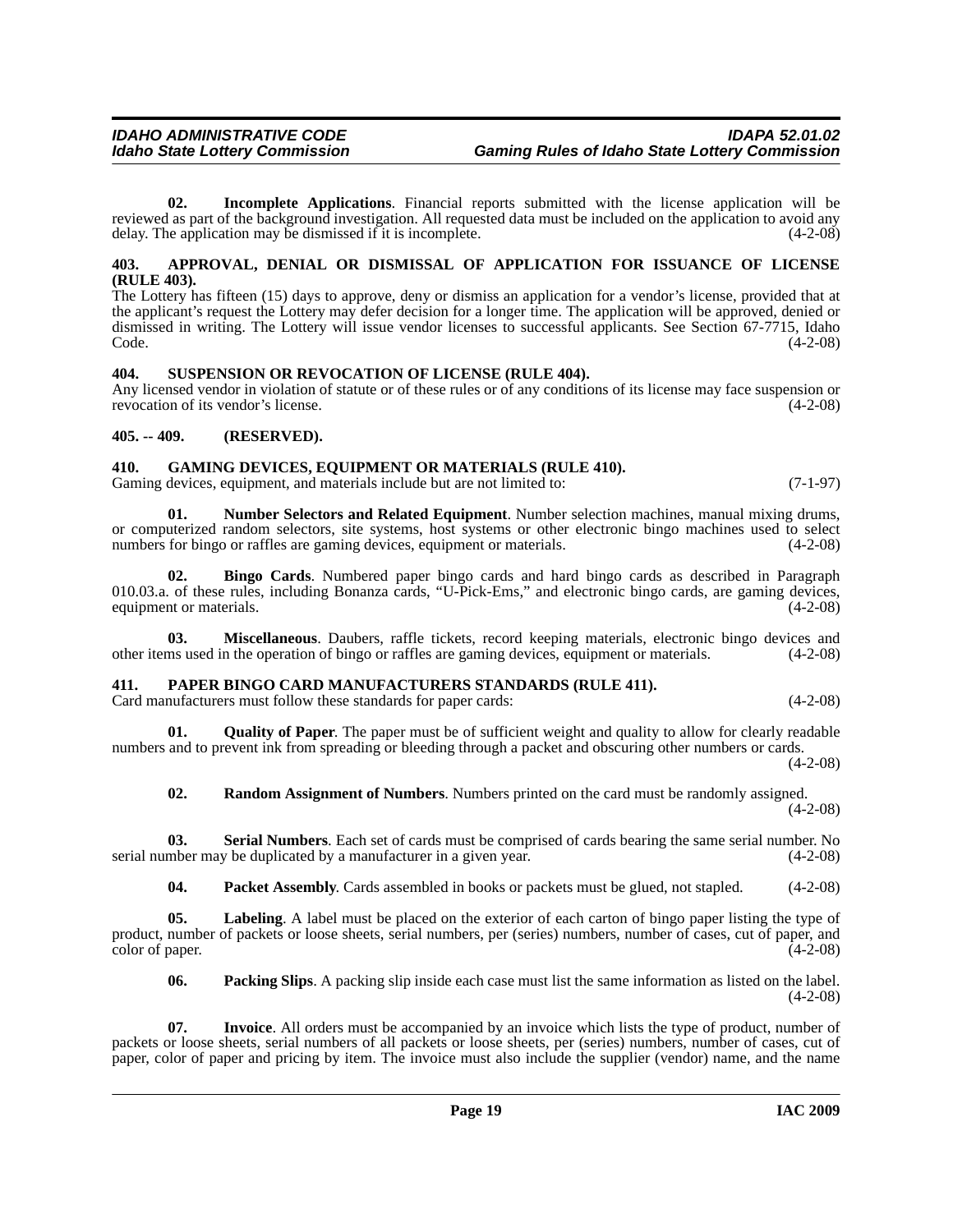and address of the organization purchasing the paper. (2-19-09)

# <span id="page-19-8"></span><span id="page-19-0"></span>**412. NUMBER SELECTORS (RULE 412).**

All number selectors for bingo operations must be approved by the Commission after review and advice by the Bingo-Raffle Advisory Board. Electronic random selectors must interact with players. Auto daubing systems for paper bingo cards are prohibited. (4-2-08)

# <span id="page-19-4"></span><span id="page-19-1"></span>**413. DISTRIBUTION AND USE OF ELECTRONIC BINGO MACHINES (RULE 413).**

<span id="page-19-2"></span>**01. Approved Sources**. A licensed distributor of electronic bingo machines must purchase, rent, lease or otherwise provide electronic bingo machines only from a licensed manufacturer and must purchase, lease, rent, or otherwise provide only electronic bingo machines that have been approved by the Commission. See Section 67- 7718(1), Idaho Code.

<span id="page-19-3"></span>**02. Approved Users**. A licensed distributor of electronic bingo machines is permitted to sell, rent, lease or otherwise provide electronic bingo machines only to licensed bingo operators. See Section 67-7718(2), Idaho Code. (4-2-08)  $\text{Code.}$  (4-2-08)

<span id="page-19-5"></span>**03. Initial Use**. The licensed distributor of electronic bingo machines must notify the Commission in writing of the sale, rental, lease, provision or installation of any electronic bingo machines before a licensed bingo operator's first use of the machines. See Section 67-7718(3), Idaho Code. The notice must include: (4-2-08)

**a.** Licensed Operator. The complete name and address of the licensed bingo operator and their license number.  $(4-2-08)$ 

**b.** Equipment Provided. The type of equipment and the serial numbers of equipment that was sold, rented, leased, provided or installed. (4-2-08)

**c.** Start-Up Date. The expected date upon which the licensed bingo operator will begin to use the equipment. (4-2-08)

**d.** Agreement. A copy of any and all agreements or contracts between the licensed distributor and the licensed bingo operator regarding use of the equipment. (4-2-08)

<span id="page-19-6"></span>**04. Installation, Maintenance, Service and Repair**. The licensed distributor must be the initial contact for installation, service, maintenance or repair of electronic bingo machines and for ordering electronic bingo cards. The distributor may enlist the manufacturer's assistance for installation, service, maintenance or repair of electronic bingo machines. With the Commission's approval, a licensed manufacturer may authorize or subcontract with others for service, repair or maintenance of electronic bingo machines, but the licensed manufacturer retains ultimate responsibility and liability for service, maintenance and repair. See Section 67-7718(4), Idaho Code.

(4-2-08)

<span id="page-19-7"></span>**05. Invoices and Payments**. The licensed distributor of electronic bingo machines must be the person who invoices for and collects payments for a licensed bingo operator's use of electronic bingo machines. The manufacturer may generate the invoice. All payments must be to the distributor and not the manufacturer. The invoice must contain the licensed distributor's name, complete address and license number of the licensed bingo operator. See Section 67-7718(5), Idaho Code. (4-2-08)

<span id="page-19-10"></span>**06. Transportation of Electronic Bingo Devices**. A licensed distributor may transport electronic bingo devices from one (1) location to another for use by one (1) or more licensed bingo operator after the distributor has notified the Commission in writing of its schedule for rotating the electronic bingo devices from one (1) location to another. The notification must list the locations at which the devices will be used and must name the licensed bingo operators that will be using the devices at each location. See Section 67-7718(6), Idaho Code. (4-2-08)

<span id="page-19-9"></span>**07. Site Systems and Transportation of Site Systems**. Each licensed bingo operator that uses a site system must have its own site system. A licensed bingo operator that uses a site system cannot transport its site system from one (1) location to another or allow another bingo operator to use its site system without prior written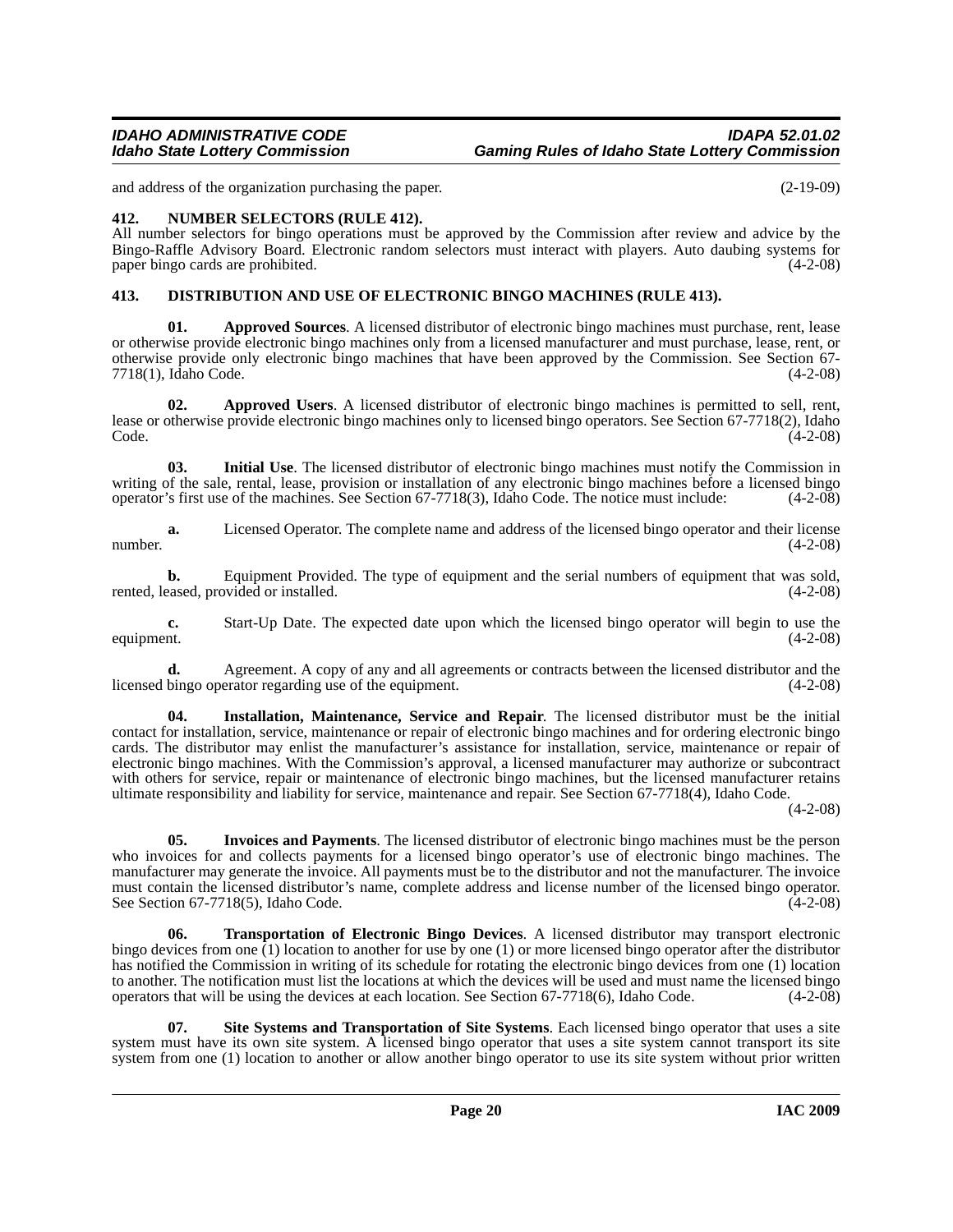approval from the Commission. See Section 67-7718(6), Idaho Code. (4-2-08)

#### <span id="page-20-0"></span>**414. -- 499. (RESERVED).**

#### **Subchapter F -- Suspension, Revocation, or Denial of A License**

#### <span id="page-20-11"></span><span id="page-20-1"></span>**500. SUSPENSION, REVOCATION OR DENIAL OF LICENSE (RULE 500).**

Any licensee or applicant for a license found by a court of competent jurisdiction or by the Lottery pursuant to the procedures of Section 67-7712, Idaho Code, to be in violation of any statutes or rules governing operating, supplying of equipment for, participating in, or establishing of gaming in the state of Idaho may be subject to suspension, revocation or denial of its license. See Sections 67-7712 and 67-7715. Idaho Code. (4-2-08) revocation or denial of its license. See Sections 67-7712 and 67-7715, Idaho Code.

#### <span id="page-20-9"></span><span id="page-20-2"></span>**501. GROUNDS FOR SUSPENSION, REVOCATION OR DENIAL OF LICENSE (RULE 501).**

The Lottery may suspend, revoke or deny a license if it finds that the licensee or applicant for a license has violated any provision of Title 67, Chapter 77, Idaho Code, any of these rules, or any county ordinance adopted pursuant to Title 67, Chapter 77, Idaho Code, (See Section 67-7712(2), Idaho Code). (7-1-97)

#### <span id="page-20-7"></span><span id="page-20-3"></span>**502. COMPLAINT AGAINST AND INVESTIGATION OF LICENSEES (RULE 502).**

The Lottery may, upon its own motion, or upon a written verified complaint of any other person, investigate the operation of any gaming purportedly authorized by Title 67, Chapter 77, Idaho Code, or by these rules, whether the gaming is conducted by a licensed or an exempt operation, and whether gaming equipment or supplies comply with the requirements of Title 67, Chapter 77, Idaho Code. If the Lottery has reasonable cause to believe that any gaming described in Title 67, Chapter 77, Idaho Code, or in these rules, violates the provisions of the Idaho Code or of these rules, in its discretion it may under the procedures set forth in Section 67-7712(3), Idaho Code, and as provided by these rules propose to revoke, cancel, rescind or suspend any license for a period not to exceed one (1) year, or refuse to grant a renewal of the license, or take other action as may be appropriate under Idaho Code or these rules. See Section 67-7712(3), Idaho Code. (4-2-08)

### <span id="page-20-10"></span><span id="page-20-4"></span>**503. PROCEDURE UPON FINDING OF REASONABLE CAUSE (RULE 503).**

If the Lottery shall refuse to grant a license or refuse to grant a renewal of a license or revoke, cancel, rescind or suspend a license, it shall give the applicant or licensee fifteen (15) calendar days' written notice of its intended action stating generally the basis for its action. Within the fifteen (15) calendar days' notice period, the applicant or licensee shall indicate its acceptance of the decision of the Lottery or shall request a hearing to be held in the same manner as hearings in contested cases pursuant to Title 67, Chapter 52, Idaho Code. See Section 67-7712(3), Idaho Code. Code. (7-1-97)

#### <span id="page-20-8"></span><span id="page-20-5"></span>**504. CONDUCT OF HEARING IN CONTESTED CASE (RULE 504).**

The hearing in a contested case shall be conducted within twenty-one (21) days of the request. The applicant or licensee may appeal the decisions of the Lottery after the hearing pursuant to Title 67, Chapter 52, Idaho Code. Failure to make the request for hearing as provided in these rules shall render the decision of the Lottery final and not subject to further appeal. See Section 67-7712(3), Idaho Code. (7-1-97)

<span id="page-20-6"></span>**505. -- 999. (RESERVED).**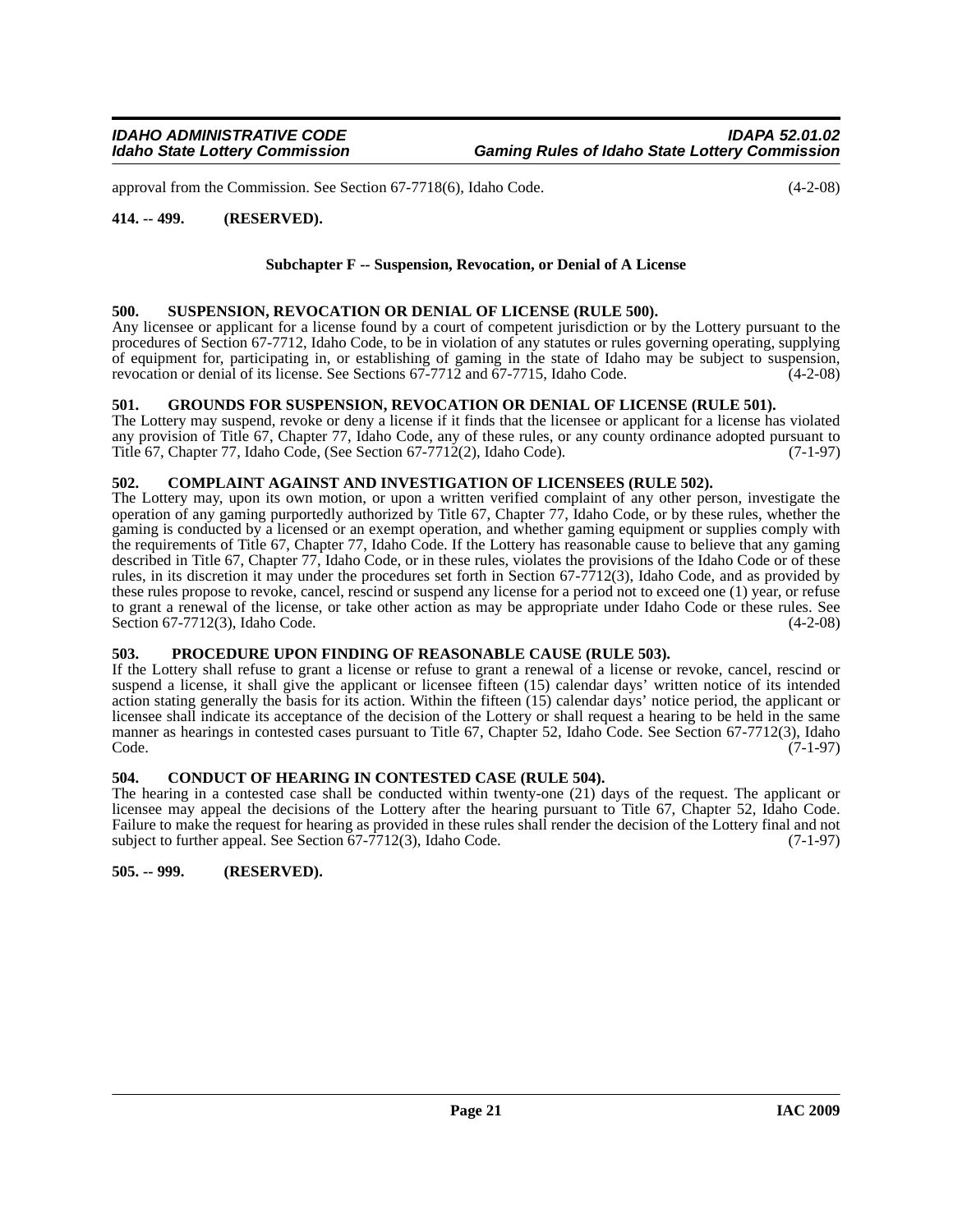# *Subject Index*

#### **A**

[Accounting & Reporting Required](#page-12-7) 13 [Accounting Of Revenues &](#page-13-4)  Expenses 14 [Action On Licenses](#page-16-4) 17 [Additional Paper Cards, Electronic](#page-11-3)  Bingo Machines 12 [Administrative Arm Of Idaho State](#page-2-10)  Lottery 3 [Annual Raffle Report](#page-14-9) 15 [Annual Report](#page-13-5) 14 [Annual Report, General Ledger](#page-13-6) 14 [Applicability, Prize Payout Ratios &](#page-11-4)  Administrative Expenses 12 [Application, License For Bingo Or](#page-15-4)  Raffle 16 [Applications for Licenses](#page-16-5) 17 Approval, Denial Or Dismissal Of [Application For Issuance Of License,](#page-18-5)  Vendors Licenses & Fees 19 [Approved Sources, Distribution & Use](#page-19-2)  Of Electronic Bingo Machines 20 [Approved Users, Distribution & Use Of](#page-19-3)  Electronic Bingo Machines 20 [Audit](#page-2-11) 3 [Autodaubing Features or](#page-3-0)  Autodaubing 4 [Autodaubing Features, Cards](#page-9-2) 10 [Available Devices, Electronic Bingo](#page-10-1)  Machines 11 **B**

[Background Check of Applicants,](#page-15-5)  Information to be Provided in Application 16 [Bingo](#page-3-1) 4 [Bingo Advisory Board or Board](#page-3-2) 4 [Bingo By Charitable Or Nonprofit](#page-6-6)  Organizations 7 [Bingo Cards](#page-18-6) 19 [Bingo Operations Using Electronic](#page-9-3)  Bingo Machines 10 [Bingo Paper--For Whom Required,](#page-7-3)  Tracking Requirements 8 [Blackout](#page-3-3) 4 [Bonanza](#page-3-4) 4 [Braille Cards](#page-8-2) 9 **C** [Card-minding Devices, Cards](#page-8-3) 9 Charitable Contribution [Acknowledgement Report Form or](#page-3-5)  CCARF 4 [Charitable Donation Reporting](#page-3-6) 

Form 4 [Charitable Organization](#page-4-0) 5 [Charitable Organizations, Information](#page-15-6)  to be Provided in Application 16

[Charitable Purpose](#page-4-1) 5 [Compensation Of Certain Persons &](#page-16-6)  Contracts With Certain Persons Prohibited, Bingo/Raffle 17 [Complaint Against & Investigation Of](#page-20-7)  Licensees 21 [Conduct Of Hearing In Contested](#page-20-8)  Case 21 [Connections to Site System, Electronic](#page-10-2)  Bingo Machines 11 **D** [Definitions, IDAPA 52.01.02, Gaming](#page-2-12)  Rules Of The Idaho State Lottery Commission 3 [Deposit of Receipts, Accounting of](#page-13-7)  Revenues & Expenses 14 [Designation of Bingo Paper Color for](#page-7-4)  Games, Tracking Requirements 8 [Determining Winners](#page-8-4) 9 [Disbursements Use of Funds, Separate](#page-12-8)  Bank Account & Limitations on Use 13 [Displaying Numbers During Play,](#page-7-5)  Bingo Caller & Employees or Volunteers 8 [Disposable Paper Card](#page-4-2) 5 [Distribution & Use Of Electronic Bingo](#page-19-4)  Machines 20 [Documentation for Bingo Paper,](#page-7-6)  Tracking Requirements 8 [Documentation, General Ledger](#page-12-9) 13 [Donated Cash Funds Prohibited, Prize](#page-12-10)  Payout Ratios & Administrative Expenses 13 [Donated Merchandise, Prize Payout](#page-12-11)  Ratios & Administrative Expenses 13 [Duck Race](#page-4-3) 5 [Duties of Bingo Caller & Employees or](#page-7-7)  Volunteers 8 **E** [Electronic Bingo Device](#page-4-4) 5 [Electronic Bingo Machines](#page-9-4)  Defined 10 [Electronic Gambling](#page-4-5) 5 [Employees Ineligible To Play](#page-6-7) 7 [Erasing Numbers, Electronic Bingo](#page-9-5)  Machines 10 [Establishment of Account, Separate](#page-12-12)  Bank Account & Limitations on Use 13 [Establishment of General Ledger](#page-12-13) 13 [Exemption From Licensing & Licensing](#page-17-6)  Fees, Bingo/Raffle 18 [Exemption From Licensing Not](#page-17-7) 

Exemption From Rules, Bingo/

[Raffle](#page-17-7) 18

#### **F**

[Failure to Provide Information,](#page-16-7)  Information to be Provided in Application 17 **G** [Game Stops to Verify Winner,](#page-8-5)  Determining Winners 9 [Gaming Devices, Equipment Or](#page-18-7)  Materials 19 [General Ledger](#page-12-14) 13 [General Ledger & Recordkeeping,](#page-14-10)  Raffle 15 [Gross Revenues](#page-4-6) 5 [Grounds For Suspension, Revocation Or](#page-20-9) 

#### Denial Of License 21 **H**

[Hard Cards](#page-4-7) 5 [Host System](#page-4-8) 5

#### **I**

[Identification Number, Electronic](#page-9-6)  Bingo Machines 10 [Identification of Applicants, Vendors](#page-17-8)  Licenses & Fees 18 [Incomplete Applications](#page-18-8) 19 [Incorporated Nonprofit Organizations,](#page-16-8)  Information to be Provided in Application 17 [Independent Audit Of Large](#page-14-11)  Raffles 15 [Independent Audit, Annual Report](#page-13-8) 14 [Information Required by Forms, Annual](#page-13-9)  Report 14 [Information To Be Provided In](#page-15-7)  Application, Licensing 16 Information To Be Provided In [Application, Vendors Licenses &](#page-17-9)  Fees 18 [Initial Use, Distribution & Use Of](#page-19-5)  Electronic Bingo Machines 20 [Inspection & Testing](#page-9-7) 10 [Inspection Of Books](#page-13-10) 14 [Installation, Maintenance, Service &](#page-19-6)  Repair, Distribution & Use Of Electronic Bingo Machines 20 [Instant Bingo](#page-5-0) 6 [Invoices & Payments, Distribution &](#page-19-7)  Use Of Electronic Bingo Machines 20 [Issuance of Licenses](#page-16-9) 17 **L** [Labeling, Card Manufacturers](#page-18-9)  Standards 19 [Late Players When Bingo Paper Used,](#page-7-8) 

[Tracking Requirements](#page-7-8) 8